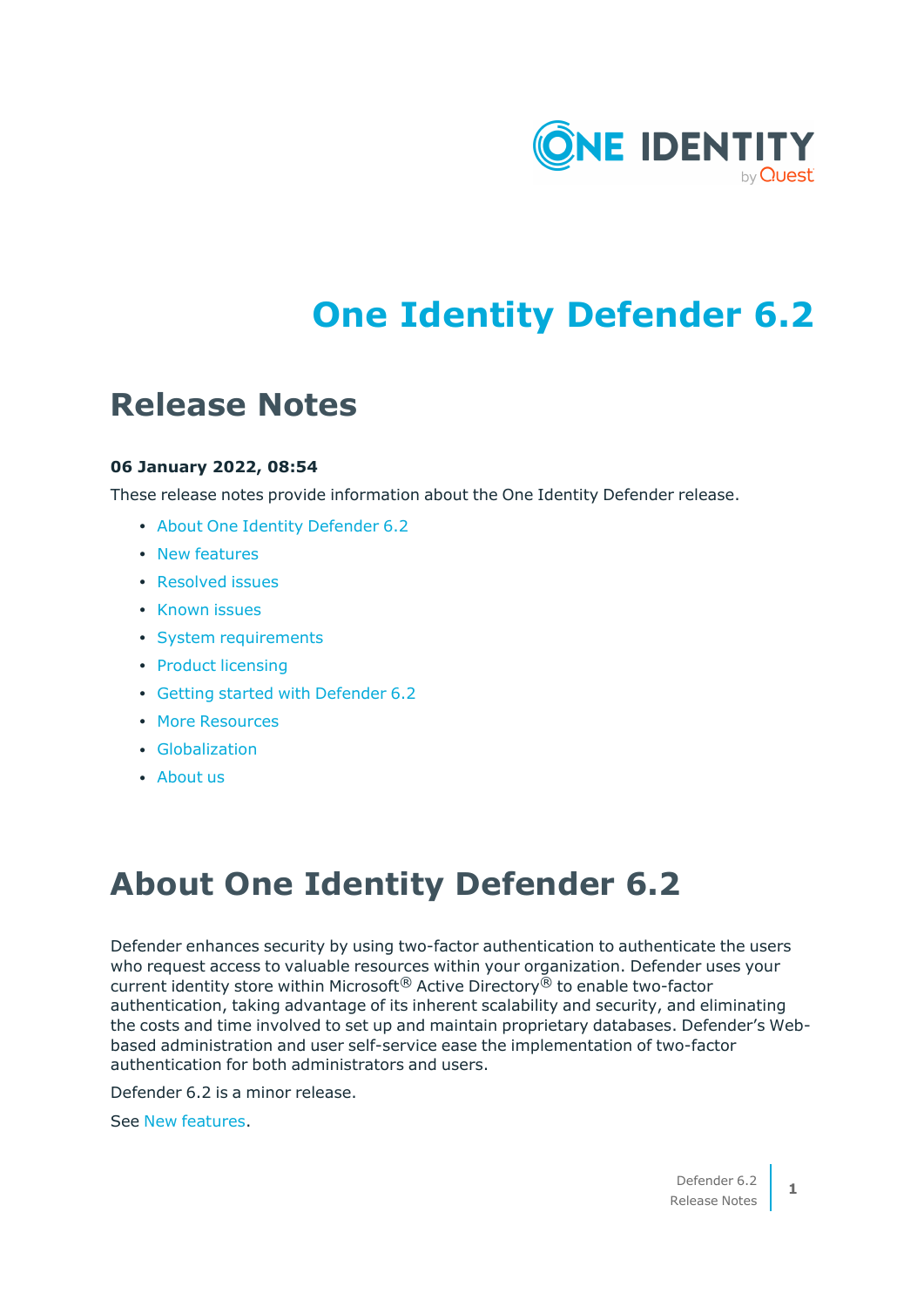# <span id="page-1-0"></span>**New features**

New feature in Defender 6.2

<sup>l</sup> **Improved authentication UX for push notification**: Enabling a seamless authentication experience for all clients (DDL, ISAPI, EAP), the authentication via push notification now happens automatically on Android and iOS devices. The user does not need to enter the 'push' keyword at the client login screen.

## <span id="page-1-1"></span>**Resolved issues**

The following is a list of issues addressed in 6.2 release.

### **Table 1: Defender Desktop Login resolved issues**

| <b>Resolved Issue</b> | <b>Issue</b><br>ΙD |
|-----------------------|--------------------|
|                       |                    |

DDL users when logging in with RDP, get "*The password stored by Defender is* 289778 *no longer valid*" error if the password is already saved

### **Table 2: Defender Management Portal resolved issues**

| <b>Resolved Issue</b>                                                                                                                         | <b>Issue</b><br>ΙD |
|-----------------------------------------------------------------------------------------------------------------------------------------------|--------------------|
| In certain configurations, Defender Management portal may unintentionally<br>expose a privileged credential to an authenticated administrator | 270185             |
| Defender admins face a considerable delay in programming a soft token in the<br>larger environment                                            | 277124             |
| Users are unable to program Soft Token for Android from the management<br>portal on Defender                                                  | 288146             |

#### **Table 3: Defender Security Server resolved issues**

| <b>Resolved Issue</b>                                                                                                                                | <b>Issue</b><br>ΙD |
|------------------------------------------------------------------------------------------------------------------------------------------------------|--------------------|
| As an end user when the authentication retry is triggered, the "Invalid"<br>Windows password Enter a valid windows password" error is intermittently | 285556             |
| seen                                                                                                                                                 |                    |

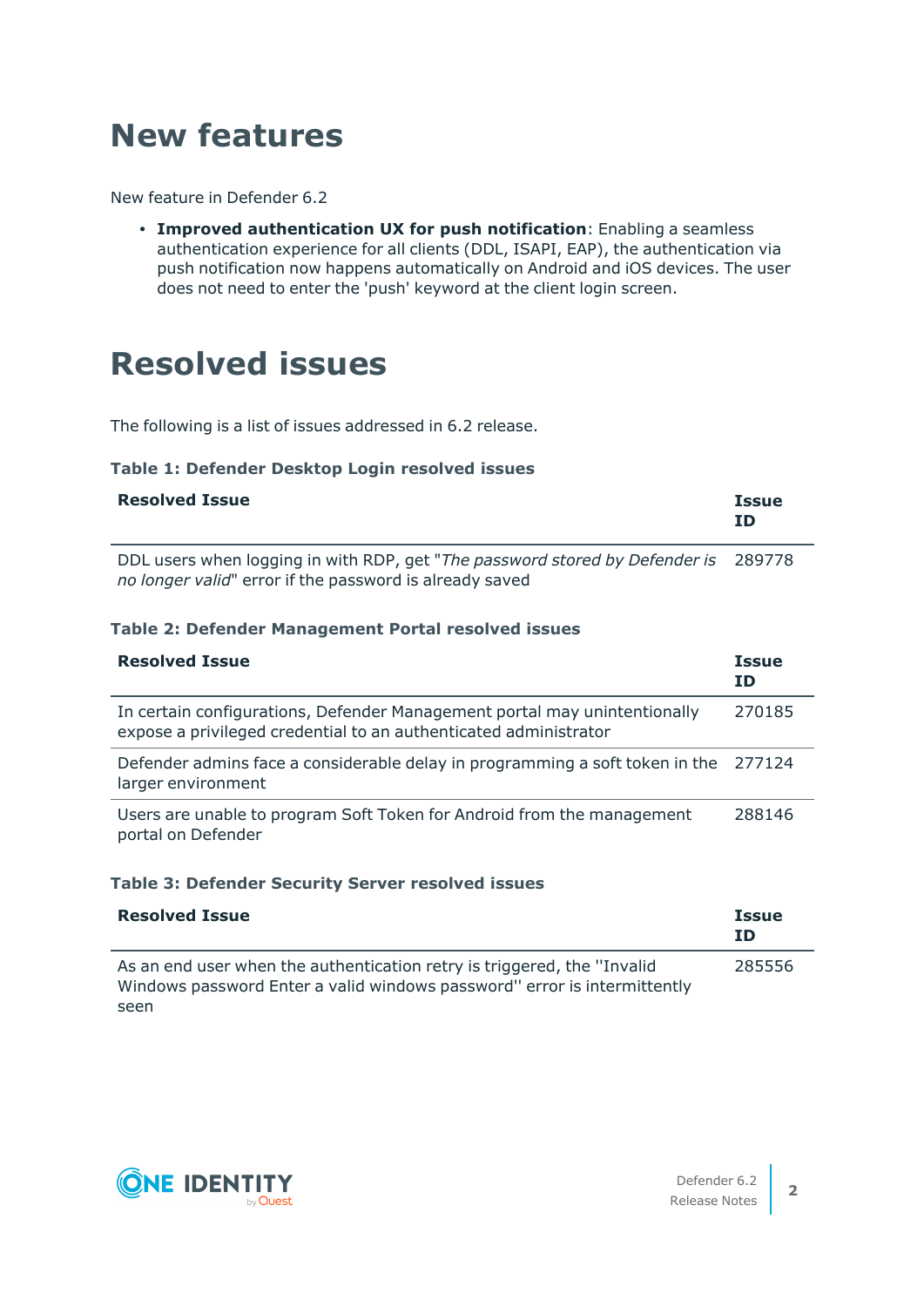# <span id="page-2-0"></span>**Known issues**

The following is a list of issues, including those attributed to third-party products, known to exist at the time of release.

### **Table 4: General known issues**

| <b>Known Issue</b>                                                                                                                                                                                                                 | <b>Issue ID</b> |
|------------------------------------------------------------------------------------------------------------------------------------------------------------------------------------------------------------------------------------|-----------------|
| When 2012 R2 Server or Windows 8 machine is used to set up DDL<br>component with Soft token for iOS/Android, Resend button and field to<br>enter passcode/ "push" keyword will not be available if push notification<br>times out. | 298022          |
| The user needs to restart the authentication process by providing<br>username and password.                                                                                                                                        |                 |
| On Hyper V DDL client with Soft token for iOS/Android, certain policies are<br>displaying incorrect message on UI upon push notification timeout if<br>username format used is - "domain\username".                                | 298121          |
| Workaround                                                                                                                                                                                                                         |                 |
| Enter "username" instead of "domain\username" in the user name field.                                                                                                                                                              |                 |
| When 2012 R2 server or Windows 8 machine is used to set up DDL<br>component with Soft token for iOS/Android, then any complex policy<br>combination with token along with Defender/Active Directory password is<br>not supported.  | 297740          |
| Error message is displayed when service account is configured using UPN<br>format in Defender Management Portal.                                                                                                                   | 122498          |
| Workaround                                                                                                                                                                                                                         |                 |
| Use sAMAccountName format instead of UPN format.                                                                                                                                                                                   |                 |
| While installing Defender Soft Token for Java on Windows OS, shortcuts<br>were not created in the location specified during installation.                                                                                          | 141508          |
| Workaround                                                                                                                                                                                                                         |                 |
| Launch Defender Soft Token for Java from the installation folder.                                                                                                                                                                  |                 |
| Authentication to GC/DC is failing until the Defender Security Server<br>Service is restarted.                                                                                                                                     | 142261          |
| Workaround                                                                                                                                                                                                                         |                 |
| Restart Defender Security Server service manually.                                                                                                                                                                                 |                 |
| When a user logs in for the first time using Defender Desktop Login<br>provider, the system takes more time to respond after the token details<br>are entered.                                                                     | TFS784380       |
| When trying to authenticate with the Defender ISAPI Agent, the following                                                                                                                                                           | TFS783463       |

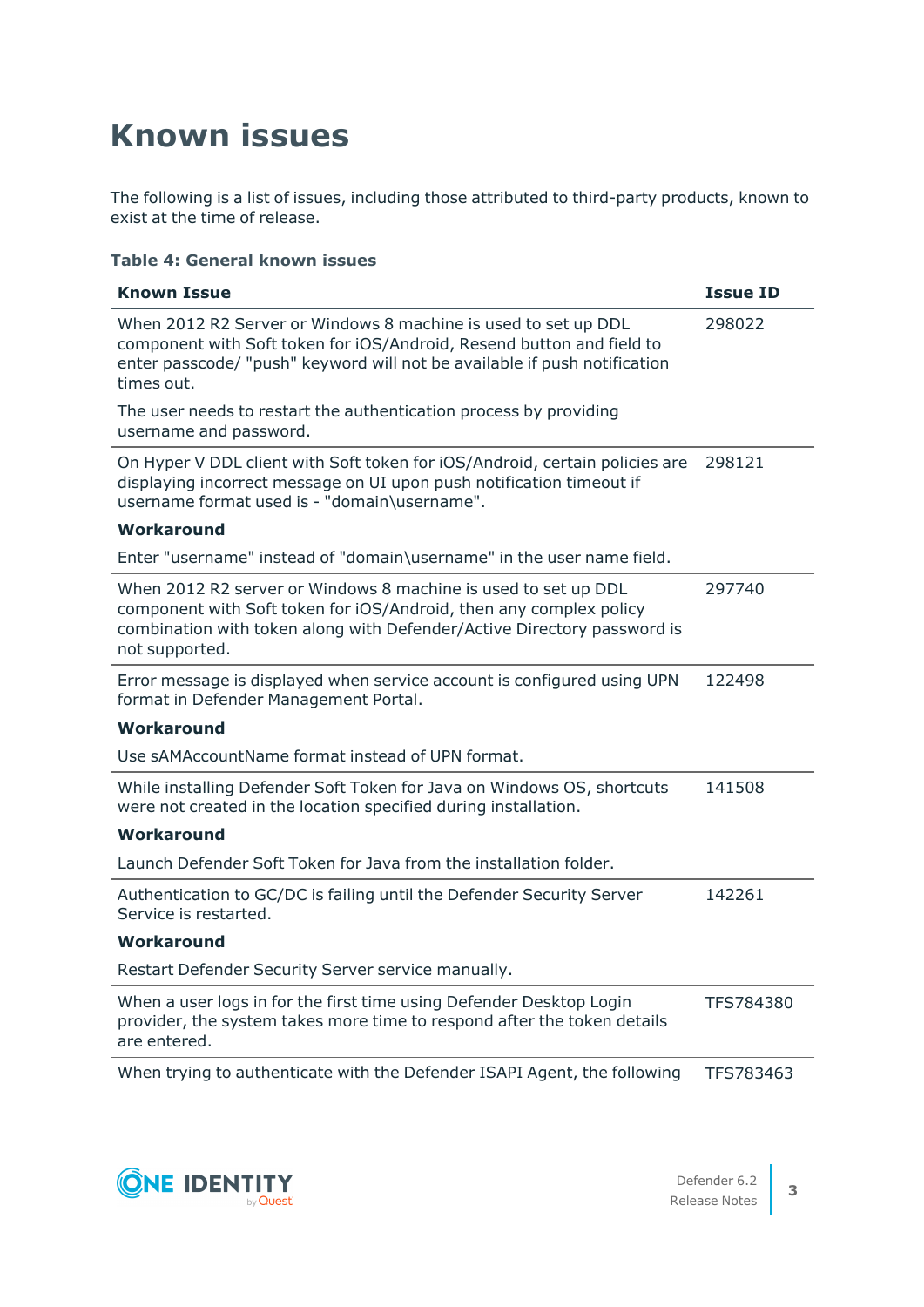| <b>Known Issue</b>                                                                                                                                                                                                                                                                                                                         | <b>Issue ID</b> |
|--------------------------------------------------------------------------------------------------------------------------------------------------------------------------------------------------------------------------------------------------------------------------------------------------------------------------------------------|-----------------|
| error occurs even if a valid token response is entered:                                                                                                                                                                                                                                                                                    |                 |
| Error Message - Invalid token response. Enter a valid token response                                                                                                                                                                                                                                                                       |                 |
| Workaround                                                                                                                                                                                                                                                                                                                                 |                 |
| The error message is displayed when the Defender ISAPI Agent is not<br>configured correctly, for example, when the connection to the Defender<br>Security Server is specified incorrectly. Make sure that the settings of the<br>Defender ISAPI Agent are configured correctly.                                                            |                 |
| The user is not allowed to log in to the system when the group name is<br>renamed in Active Directory.                                                                                                                                                                                                                                     | TFS781927       |
| Workaround                                                                                                                                                                                                                                                                                                                                 |                 |
| The Admin user must log into the client machine, remove and add the<br>group from Defender Desktop Login configuration tool (GinaConfig.exe).                                                                                                                                                                                              |                 |
| If Test connection automatically setting in the DSS configuration is<br>enabled, a very large number of DSS logs may be generated.                                                                                                                                                                                                         | TFS712795       |
| Workaround                                                                                                                                                                                                                                                                                                                                 |                 |
| • Workaround 1: Disable the 'Test connection automatically' setting.                                                                                                                                                                                                                                                                       |                 |
| • Workaround 2: Make sure you have enough space for DSS log files,<br>and periodically delete old log files.                                                                                                                                                                                                                               |                 |
| When a user using their GrIDsure token authenticates to a website<br>protected by the Defender ISAPI Agent, they are unable to reset the PIP.<br>This may happen if the user has other tokens assigned to them besides<br>the GrIDsure token.                                                                                              | TFS723423       |
| Workaround                                                                                                                                                                                                                                                                                                                                 |                 |
| Make sure that no other tokens are assigned to the user, if they are using<br>the GrIDsure token for authentication.                                                                                                                                                                                                                       |                 |
| "The user name or password is incorrect." error may occur even when user TFS588772<br>log-in to the Defender Management Portal with correct credentials. This<br>error message may appear if the domain controller is not available to the<br>Management Portal.                                                                           |                 |
| Workaround                                                                                                                                                                                                                                                                                                                                 |                 |
| Make sure that the Active Directory functions correctly, and the machine<br>with Defender Management Portal is able to reach a domain controller.                                                                                                                                                                                          |                 |
| When authenticating via Defender, users may encounter the message<br>"You must change your password before logging on for the first time" that<br>prevents them from logging in. This may occur if the user's password has<br>expired and the Defender security policy is set to use the proper name or<br>Defender ID for authentication. | TFS366713       |

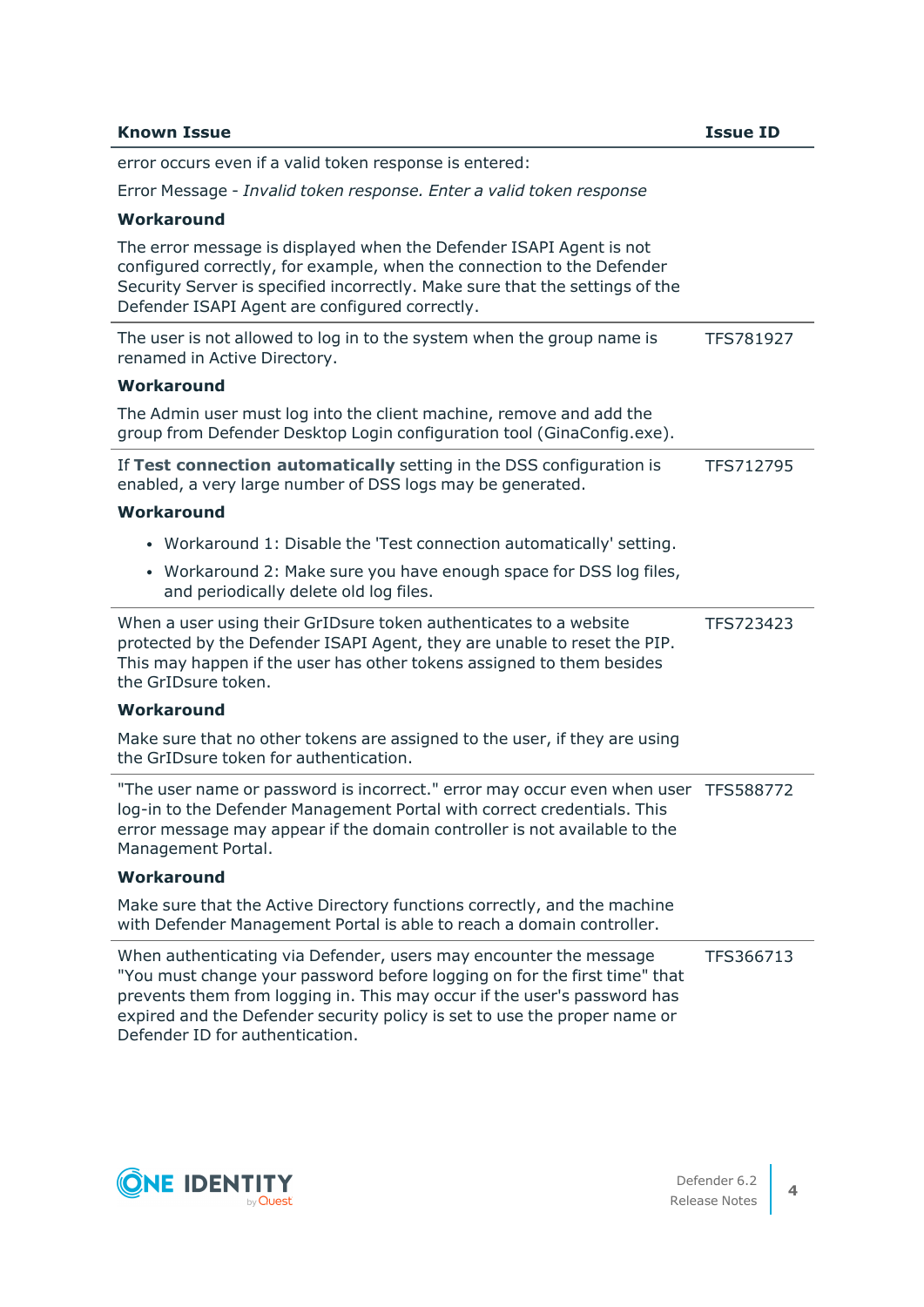#### **Known Issue Issue ID**

#### **Workaround**

Do one of the following:

- 1. Allow users to change their expired passwords using some other means.
- 2. Change the Defender security policy to use a SAM account name or UPN for authentication.

| When a user attempts to log on to a computer protected by Defender         | TFS366722 |
|----------------------------------------------------------------------------|-----------|
| Desktop Login with a GrIDsure token for the first time the following error |           |
| may appear: "Access Denied." This may occur if the user uses an alternate  |           |
| UPN suffix.                                                                |           |
| $\mathbf{A} \mathbf{A} \mathbf{A}$                                         |           |

#### **Workaround**

Switch the user to use the default UPN suffix during the logon procedure.

| An attempt to authenticate users using a VIP credential may fail in a child | TFS366743 |
|-----------------------------------------------------------------------------|-----------|
| domain, when the VIP credential certificate is installed only in the root   |           |
| domain.                                                                     |           |

#### **Workaround**

Install the VIP credential certificate in the child domain.

| A user, authenticating via Defender Password for the first time, is not | TFS366794 |
|-------------------------------------------------------------------------|-----------|
| prompted to change the password, even though the corresponding option   |           |
| was selected when the password was assigned to the user. This may occur |           |
| if Defender Password expiration is not enabled in the corresponding     |           |
| security policy.                                                        |           |

#### **Workaround**

Edit the corresponding security policy object in the Administration Console and enable expiration of the Defender Password.

To change the user ID setting on an access node, the DSS Service must be TFS366822 restarted.

#### **Workaround**

Restart the Defender Security Server service. You can use the Defender Security Server Configuration utility to do this.

When attempting to log on to a computer protected by Defender Desktop Login as a local user, you may see the following confusing error message: "The Defender Security Server could not log you on as your system administrator has denied you the right to log on locally." TFS366824

#### **Workaround**

This error message indicates that you cannot log on as a local user without Defender authentication.

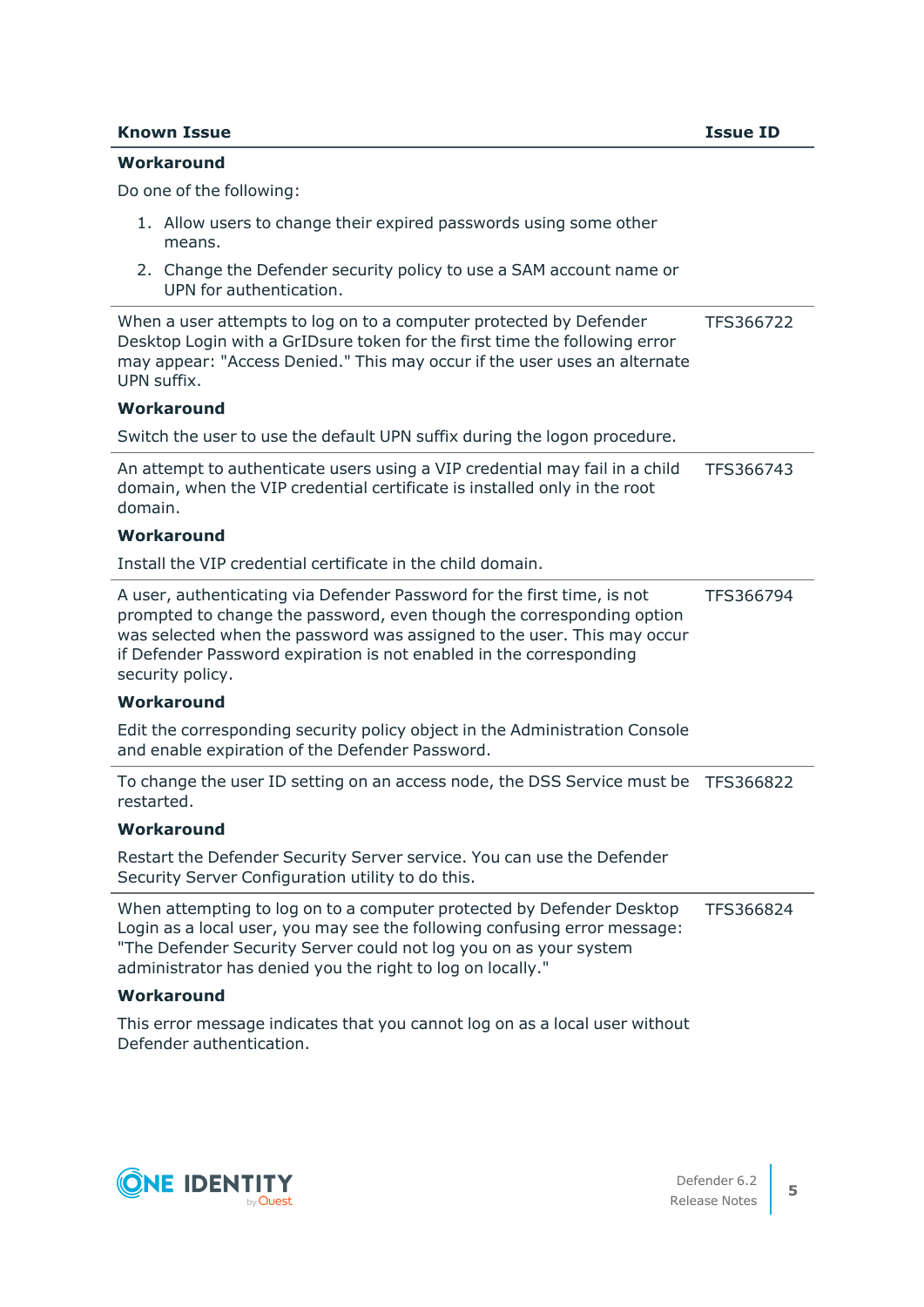| <b>Known Issue</b>                                                                                                                                                                                                                                   | <b>Issue ID</b> |
|------------------------------------------------------------------------------------------------------------------------------------------------------------------------------------------------------------------------------------------------------|-----------------|
| A user may encounter an error when trying to change the PIN on a token.<br>This issue may occur if a GrIDsure token is also assigned to that same<br>user.                                                                                           | TFS366941       |
| Workaround                                                                                                                                                                                                                                           |                 |
| Make sure that users who are assigned a token with a PIN do not have a<br>GrIDsure token assigned to them.                                                                                                                                           |                 |
| The Token Program wizard in the Defender Administration Console<br>may skip pages and produce errors. This may occur when two or more<br>instances of the Administration Console are running at the same time on<br>the same computer.               | TFS417432       |
| Workaround                                                                                                                                                                                                                                           |                 |
| Use only a single instance of Defender Administration Console and close<br>the multiple instances.                                                                                                                                                   |                 |
| When you assign a token to a user in the Administration Console, the<br>token may fail to immediately appear in the user's list of tokens.                                                                                                           | TFS417457       |
| Workaround                                                                                                                                                                                                                                           |                 |
| This behavior is due to the replication latency in Active Directory. View the<br>list of tokens after the changes have been replicated.                                                                                                              |                 |
| After you change the user's token list in the Management Portal (e.g.<br>assign a token to the user, or unassigning a token), the list of tokens may<br>remain unchanged.                                                                            | TFS417714       |
| Workaround                                                                                                                                                                                                                                           |                 |
| This behavior is due to the replication latency in Active Directory. View the<br>list of tokens after the changes have been replicated.                                                                                                              |                 |
| When using the Management Portal to unlock an account locked by<br>Defender (not Windows), you may see a confusing<br>confirmation message about resetting the violation count.                                                                      | TFS420395       |
| Workaround                                                                                                                                                                                                                                           |                 |
| When you unlock an account locked by Defender, the violation count is<br>automatically reset as well.                                                                                                                                                |                 |
| When accessing the Management Portal for the first time, it is possible to<br>access the Defender reports site, but the reports are non-functional.<br>This may happen because the Management Portal service account has not<br>yet been configured. | TFS421707       |
| Workaround                                                                                                                                                                                                                                           |                 |
| Navigate to the Management Portal Administration user interface and<br>configure the service account.                                                                                                                                                |                 |

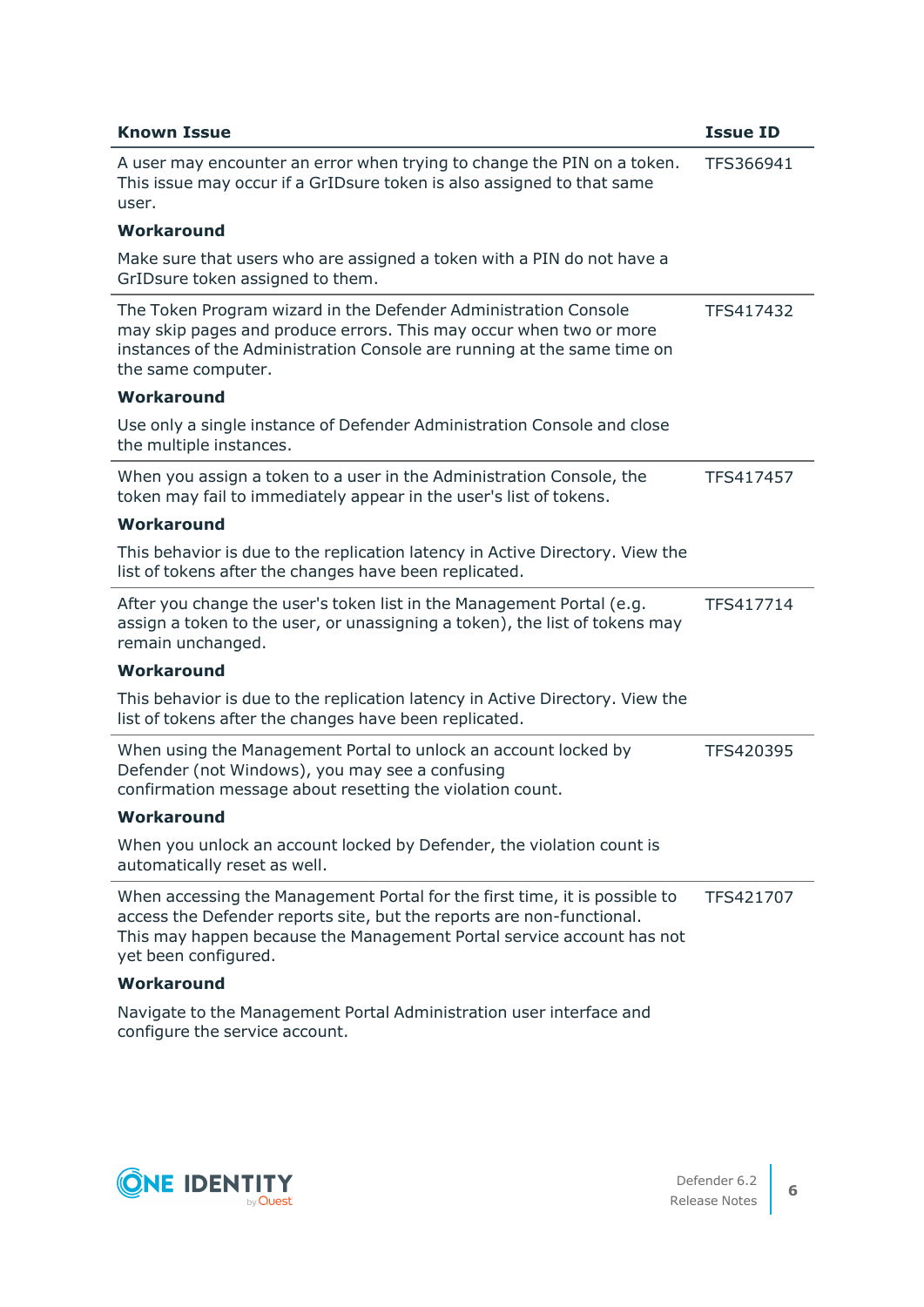| <b>Known Issue</b>                                                                                                                                                                                                                                                                                                                                                                      | <b>Issue ID</b> |
|-----------------------------------------------------------------------------------------------------------------------------------------------------------------------------------------------------------------------------------------------------------------------------------------------------------------------------------------------------------------------------------------|-----------------|
| When you point the mouse cursor on the "Authentication requests by<br>DSS" diagram in the Management Portal Dashboard, the tooltip may list<br>an incorrect value, while the diagram displays the correct value for the<br>number of authentication requests.                                                                                                                           | TFS421715       |
| Workaround                                                                                                                                                                                                                                                                                                                                                                              |                 |
| Do either of the following:                                                                                                                                                                                                                                                                                                                                                             |                 |
| 1. Use the value on the diagram.                                                                                                                                                                                                                                                                                                                                                        |                 |
| 2. Reload the web page (CTRL+F5) to update the value in the tooltip.                                                                                                                                                                                                                                                                                                                    |                 |
| When you use the Defender Integration Pack for ActiveRoles, the<br>Defender license allocation value seen in the ActiveRoles Administration<br>Console may be different from the values in the Defender Administration<br>Console. This may occur in a multi-domain environment when ActiveRoles<br>Server accesses a domain using a domain controller that is not a global<br>catalog. | TFS429274       |
| Workaround                                                                                                                                                                                                                                                                                                                                                                              |                 |
| Use the values in the Defender Administration Console, these are the<br>correct values.                                                                                                                                                                                                                                                                                                 |                 |
| When you program mobile software tokens using the Defender Integration TFS431278<br>Pack for Active Roles, the option to program the tokens in challenge-<br>response mode is available. Selecting this option may produce an error.                                                                                                                                                    |                 |
| Workaround                                                                                                                                                                                                                                                                                                                                                                              |                 |
| Defender software tokens for mobile devices currently do not support<br>challenge-response mode. Ignore this option.                                                                                                                                                                                                                                                                    |                 |
| When trying to access a site protected by the Defender ISAPI Agent, you<br>may see the following error: "Calling LoadLibraryEx on ISAPI filter failed."<br>This may occur if the web site protected by the ISAPI Agent is a 32-bit site<br>running on a 64-bit IIS.                                                                                                                     | TFS435240       |
| Workaround                                                                                                                                                                                                                                                                                                                                                                              |                 |
| If you need to run a 32-bit web site, consider running it on a 32-<br>bit computer with a 32-bit IIS and install the 32-bit version of the<br>Defender ISAPI Agent.                                                                                                                                                                                                                     |                 |
| When you enter a verification code when requesting a software token<br>through the Self-Service Portal, you may see the following confusing error<br>message: "The link has expired."                                                                                                                                                                                                   | TFS436701       |
| Workaround                                                                                                                                                                                                                                                                                                                                                                              |                 |

This error message means that the verification code has expired.

Start over by requesting a software token.

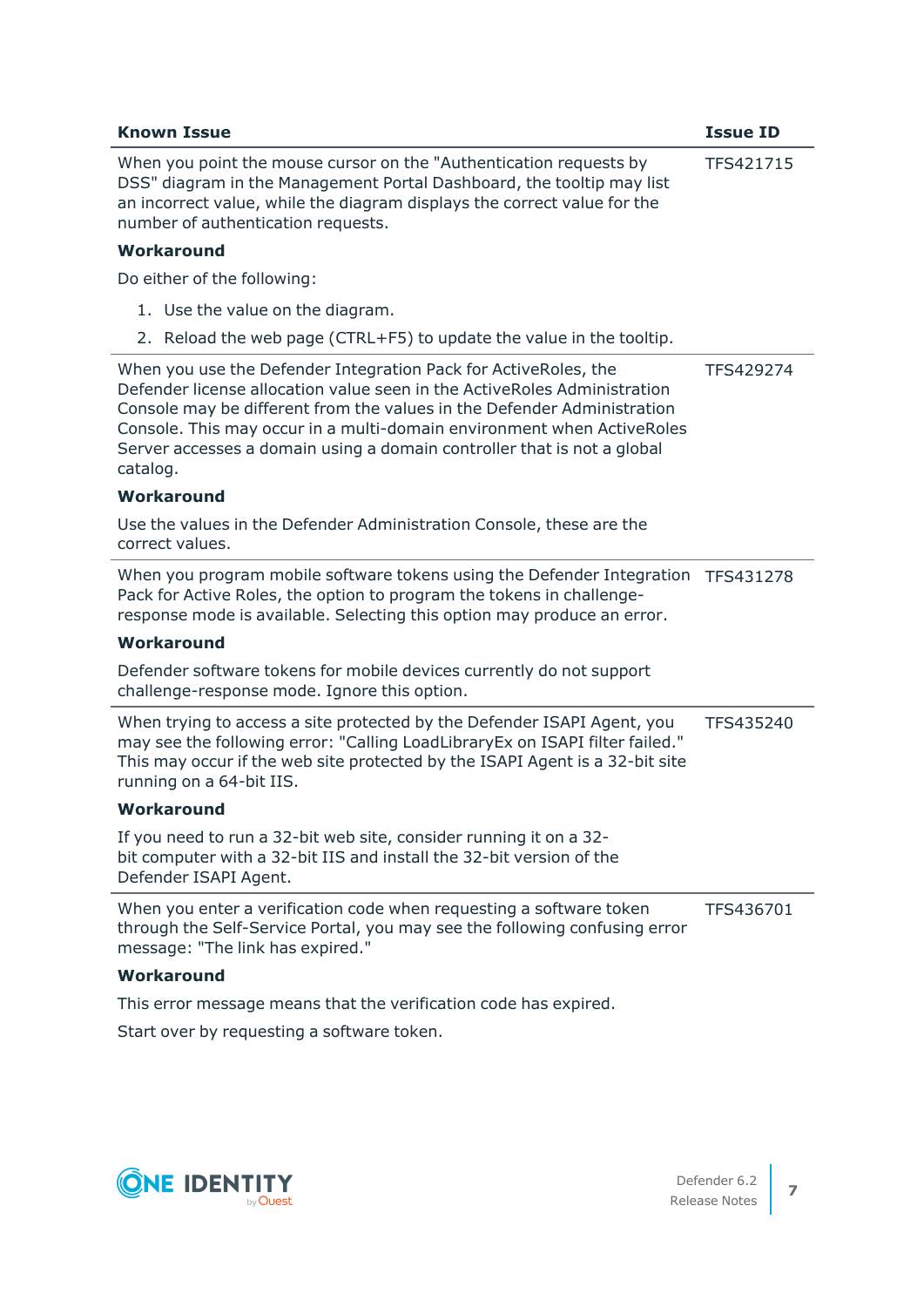| <b>Known Issue</b>                                                                                                                                                                                                                                                                         | <b>Issue ID</b> |
|--------------------------------------------------------------------------------------------------------------------------------------------------------------------------------------------------------------------------------------------------------------------------------------------|-----------------|
| In an environment where the Defender EAP Agent is used in conjunction<br>with the Soft Token for Windows, the passcode from the token may not be<br>accepted when establishing a VPN connection. This issue occurs when Soft<br>Token for Windows is programed in challenge-response mode. | TFS439473       |
| Workaround                                                                                                                                                                                                                                                                                 |                 |
| Program the Soft Token for Windows in synchronous mode.                                                                                                                                                                                                                                    |                 |
| The Defender EAP Agent may not integrate with the Soft Token for<br>Windows to retrieve the token response automatically. This issue occurs<br>on a 64-bit operating system.                                                                                                               | TFS441655       |
| Workaround                                                                                                                                                                                                                                                                                 |                 |
| Launch the Soft Token for Windows, and enter the passcode in the VPN<br>client manually.                                                                                                                                                                                                   |                 |
| Users who are directly assigned to an access node cannot be moved to a<br>different OU.                                                                                                                                                                                                    | TFS452765       |
| Workaround                                                                                                                                                                                                                                                                                 |                 |
| Un-assign the user from the access node, move the user, and then assign<br>the user back to the access node. To prevent this issue, assign groups<br>rather than individual users to access nodes.                                                                                         |                 |
| When Defender EAP Agent is used with a VPN connection, the dialog box to TFS462928<br>enter the token response does not appear. This issue may occur if EAP<br>Agent is installed on a computer running Windows 10 operating system.                                                       |                 |
| Workaround                                                                                                                                                                                                                                                                                 |                 |
| Use the EAP Agent installed on a computer running an operating system<br>other than Windows 10.                                                                                                                                                                                            |                 |
| When you try to uninstall the Defender Soft Token for Java, the<br>uninstallation wizard may finish successfully, but no application files are<br>removed. This may occur on computers running Windows 8 or later with<br>User Account Control enabled.                                    | TFS487077       |
| Workaround                                                                                                                                                                                                                                                                                 |                 |
| Open the command prompt as administrator and run the following<br>command: java -jar <path file="" to="" uninstaller=""></path>                                                                                                                                                            |                 |
| When configuring the option "Use service account for all actions" in the<br>Management Portal settings, the 'Save' button is not enabled to save the<br>changes.                                                                                                                           | TFS504067       |
| Workaround                                                                                                                                                                                                                                                                                 |                 |
| Re-enter and re-confirm the service account password to enable the 'Save'                                                                                                                                                                                                                  |                 |

button.

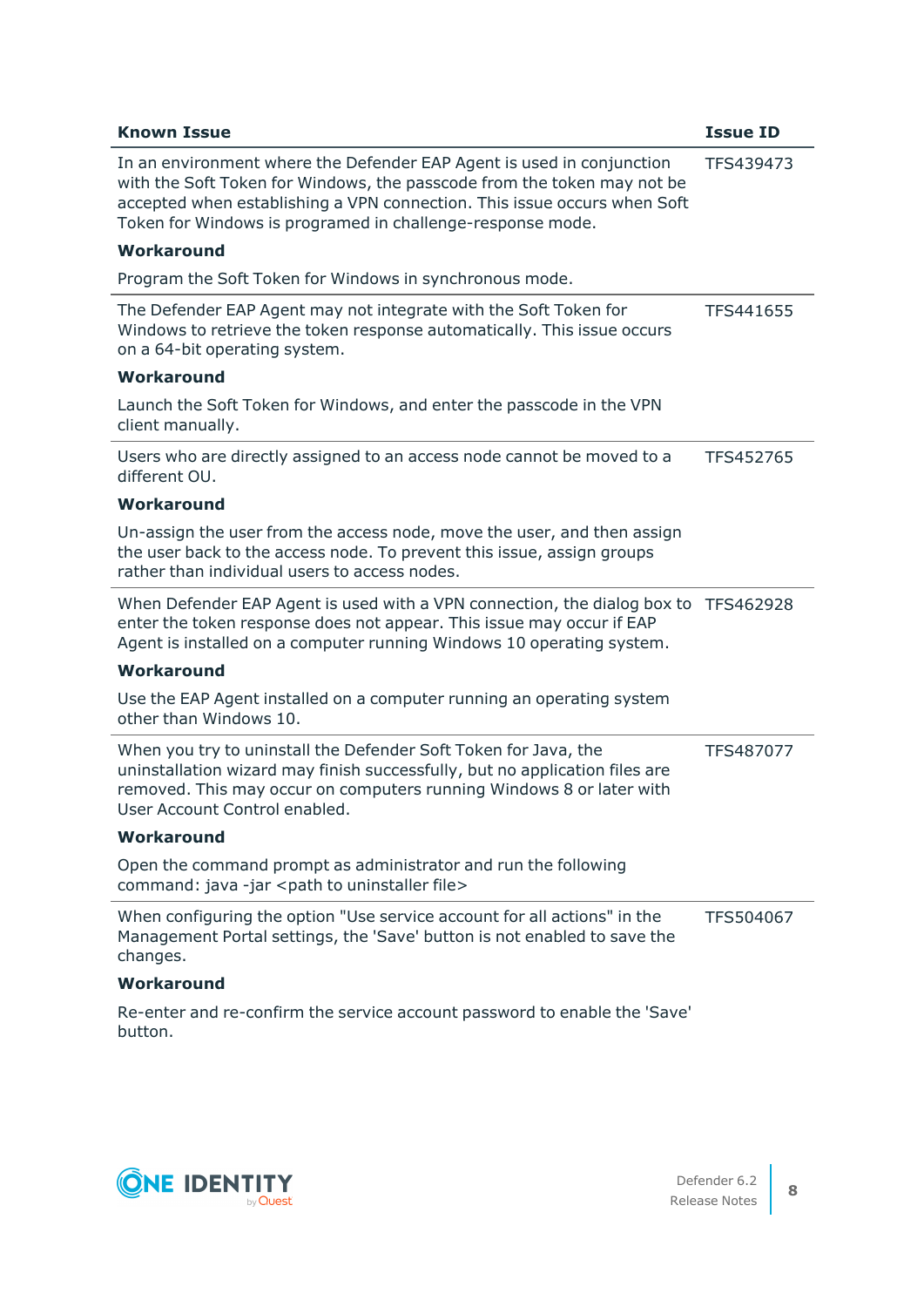| <b>Known Issue</b>                                                                                                                                                                                                                                                                       | <b>Issue ID</b>  |
|------------------------------------------------------------------------------------------------------------------------------------------------------------------------------------------------------------------------------------------------------------------------------------------|------------------|
| When searching for tokens on the Management Portal, a token is displayed<br>as assigned to a single user, even though the token is assigned to more<br>than one user. This occurs when Internet Explorer is used as the browser.                                                         | TFS504432        |
| Workaround                                                                                                                                                                                                                                                                               |                  |
| Use a different supported browser.                                                                                                                                                                                                                                                       |                  |
| When trying to authenticate through the ISAPI Agent the following error is<br>displayed: "Invalid Token Response.", even though you have entered the<br>correct token response. This occurs when DSS is unavailable.                                                                     | <b>TFS591408</b> |
| Workaround                                                                                                                                                                                                                                                                               |                  |
| Make sure that the DSS is available and retry the login attempt.                                                                                                                                                                                                                         |                  |
| When Web Service API is the only Defender component installed on a<br>computer, it does not work.                                                                                                                                                                                        | TFS597986        |
| Workaround                                                                                                                                                                                                                                                                               |                  |
| Install Defender Management Shell or Management Portal component on<br>the same computer.                                                                                                                                                                                                |                  |
| After upgrading to the latest version of the Web Service API, both the old<br>and the new versions of the component are present in Windows "Installed<br>Programs" list.                                                                                                                 | TFS598397        |
| Workaround                                                                                                                                                                                                                                                                               |                  |
| Only the latest version gets installed. You can ignore the old version that is<br>listed.                                                                                                                                                                                                |                  |
| When requesting an SMS token through the Self-Service Portal, the<br>Program Token wizard finishes successfully, but the token is not assigned.<br>This occurs when out-of-band verification is used and the verification link<br>is opened on a device different from the original one. | TFS598605        |
| Workaround                                                                                                                                                                                                                                                                               |                  |
| On the final page of the Program Token wizard, click Back, click Next, and<br>then click Finish.                                                                                                                                                                                         |                  |

# <span id="page-8-0"></span>**System requirements**

You can install Defender on physical computers or virtual machines.

System requirements for Defender components:

- [Defender](#page-9-0) Security Server
- Defender [Administration](#page-10-0) Console
- [Desktop](#page-11-0) Login

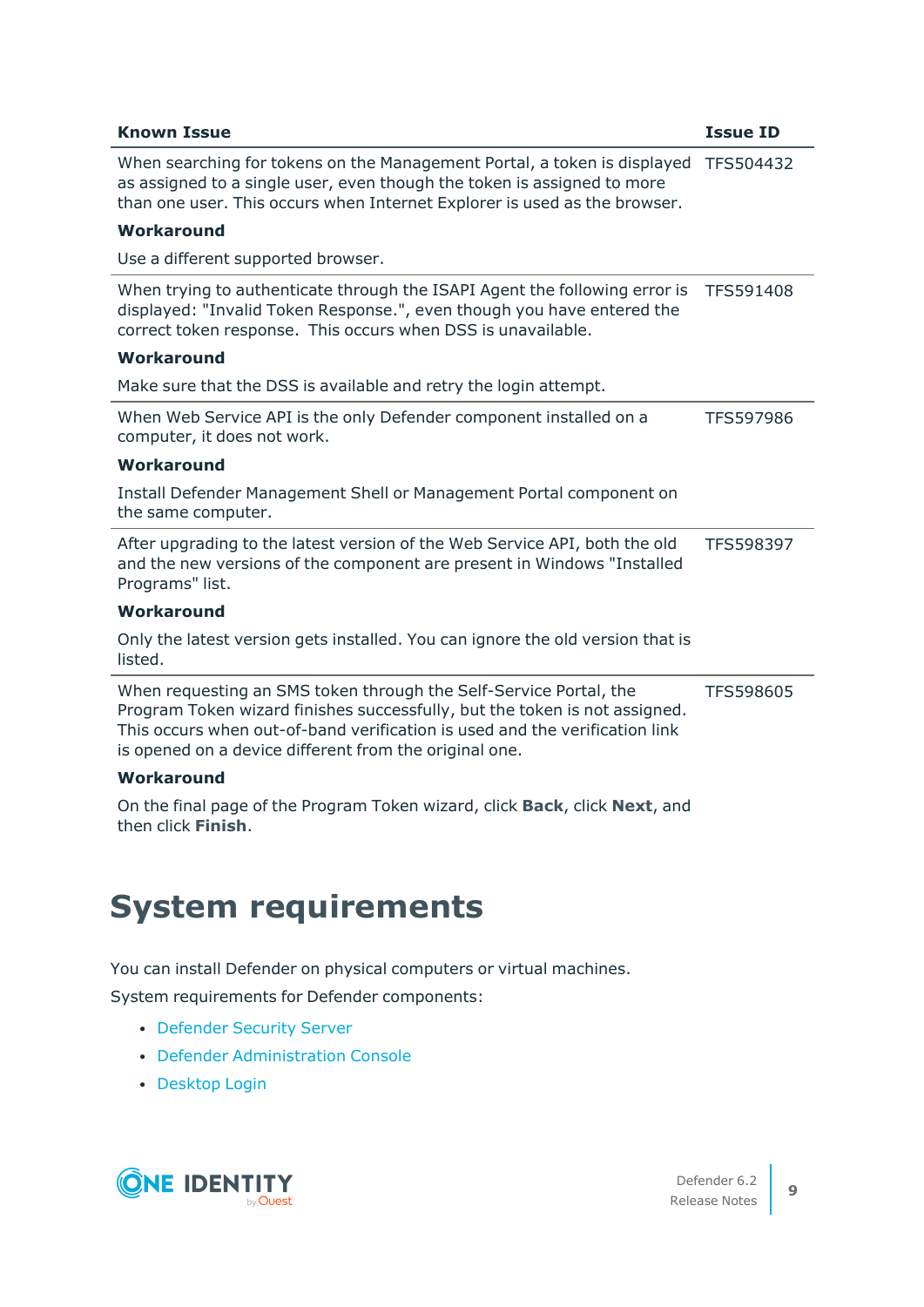- [Desktop](#page-12-0) Login Group Policy
- Defender [Management](#page-12-1) Portal
- **Extensible [Authentication](#page-13-0) Protocol (EAP) Agent**
- Defender [Integration](#page-14-0) Pack for Active Roles
- ISAPI [Agent](#page-15-0)
- Defender [Management](#page-16-0) Shell
- VPN [Integrator](#page-16-1)
- [Client](#page-17-0) SDK
- Web [Service](#page-18-0) API

System requirements for native Defender software tokens:

- Defender Soft Token for [Android™](#page-18-1)
- [Defender](#page-18-2) Soft Token for iOS
- [Defender](#page-19-0) Soft Token for Java
- [Defender](#page-19-1) Soft Token for Windows

## <span id="page-9-0"></span>**Defender Security Server**

#### **Table 5: Defender Security Server system requirements**

| <b>Requirement</b>         | <b>Details</b>                                                                                                               |
|----------------------------|------------------------------------------------------------------------------------------------------------------------------|
| Processor                  | 2 GHz or faster, x86 or x64 architecture                                                                                     |
| Memory (RAM)               | 4 GB                                                                                                                         |
| Hard disk space            | 40 GB or more                                                                                                                |
| Operating system           | Your computer must be running one of the following<br>operating systems (with or without any Service Pack):                  |
|                            | Windows Server 2019                                                                                                          |
|                            | Windows Server 2016                                                                                                          |
|                            | Windows Server 2012 R2                                                                                                       |
|                            | Windows Server 2012                                                                                                          |
| <b>Additional Software</b> | Microsoft Visual C++ 2019 Redistributable Package<br>(installed automatically together with the Defender<br>Security Server) |
|                            | Microsoft .NET Framework 4.8 (installed automat-<br>ically together with the Defender Security Server)                       |

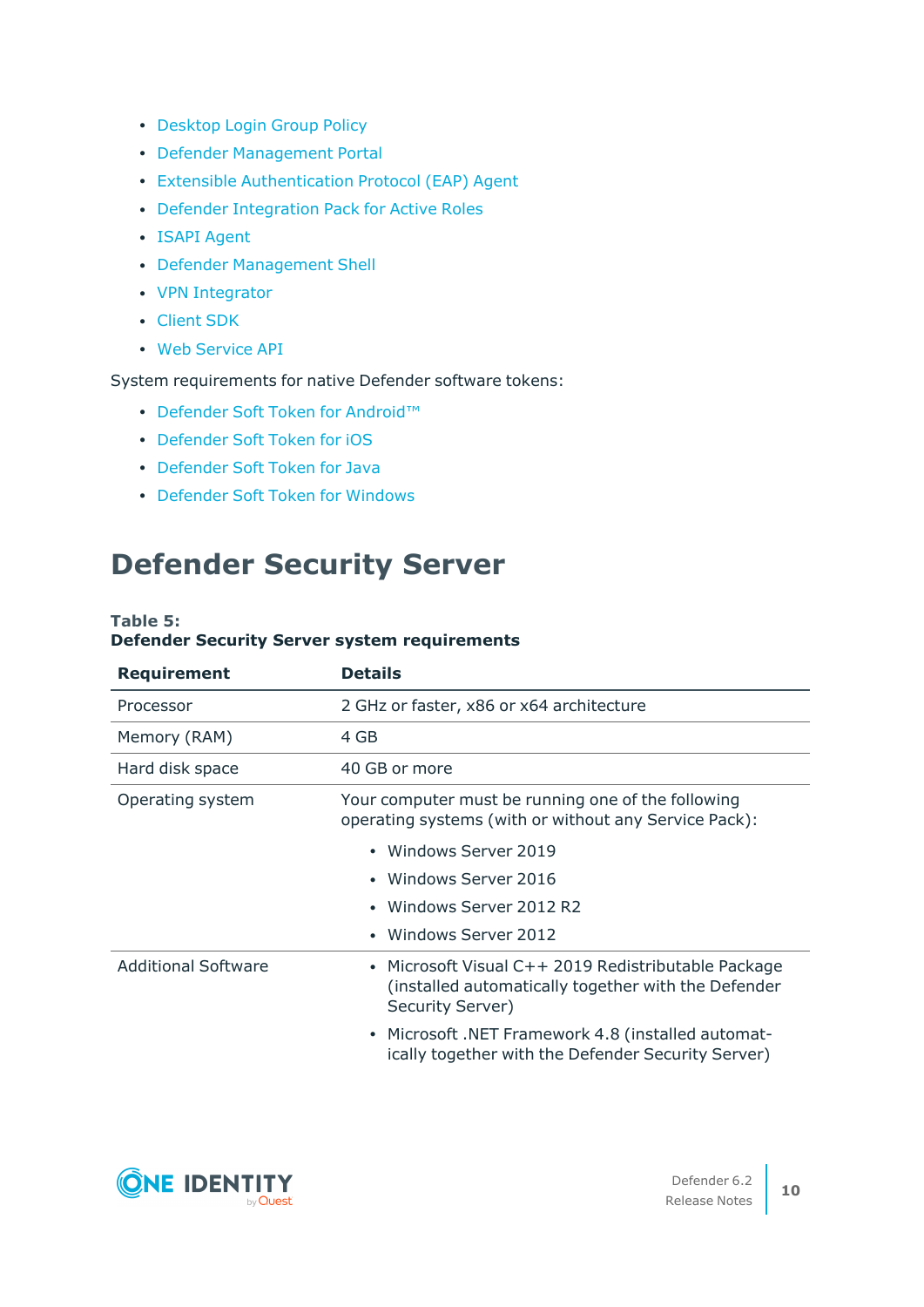| Table 6: |  |                                                     |
|----------|--|-----------------------------------------------------|
|          |  | <b>Defender Security Server system requirements</b> |

| <b>Requirement</b>         | <b>Details</b>                                                                                                                 |  |
|----------------------------|--------------------------------------------------------------------------------------------------------------------------------|--|
| Processor                  | 2 GHz or faster, x86 or x64 architecture                                                                                       |  |
| Memory (RAM)               | 4 GB                                                                                                                           |  |
| Hard disk space            | 40 GB or more                                                                                                                  |  |
| Operating system           | Your computer must be running one of the following<br>operating systems (with or without any Service Pack):                    |  |
|                            | Windows Server 2019                                                                                                            |  |
|                            | Windows Server 2016                                                                                                            |  |
|                            | Windows Server 2012 R2                                                                                                         |  |
|                            | Windows Server 2012                                                                                                            |  |
| <b>Additional Software</b> | • Microsoft Visual C++ 2019 Redistributable Package<br>(installed automatically together with the Defender<br>Security Server) |  |
|                            | • Microsoft .NET Framework 4.8 (installed automat-<br>ically together with the Defender Security Server)                       |  |

## <span id="page-10-0"></span>**Defender Administration Console**

#### **Table 7: Defender Administration Console system requirements**

| <b>Requirement</b> | <b>Details</b>                                                                                              |  |
|--------------------|-------------------------------------------------------------------------------------------------------------|--|
| Processor          | 1.4 GHz or faster, x86 or x64 architecture                                                                  |  |
| Memory (RAM)       | 512 MB or more                                                                                              |  |
| Hard disk space    | 2 GB or more                                                                                                |  |
| Operating system   | Your computer must be running one of the following<br>operating systems (with or without any Service Pack): |  |
|                    | • Windows Server 2019                                                                                       |  |
|                    | • Windows Server 2016                                                                                       |  |
|                    | • Windows Server 2012 R2                                                                                    |  |
|                    | Windows Server 2012<br>$\bullet$                                                                            |  |
|                    | • Windows 10 (32- and 64-bit editions)                                                                      |  |
|                    | • Windows 8.1 (32- and 64-bit editions)                                                                     |  |

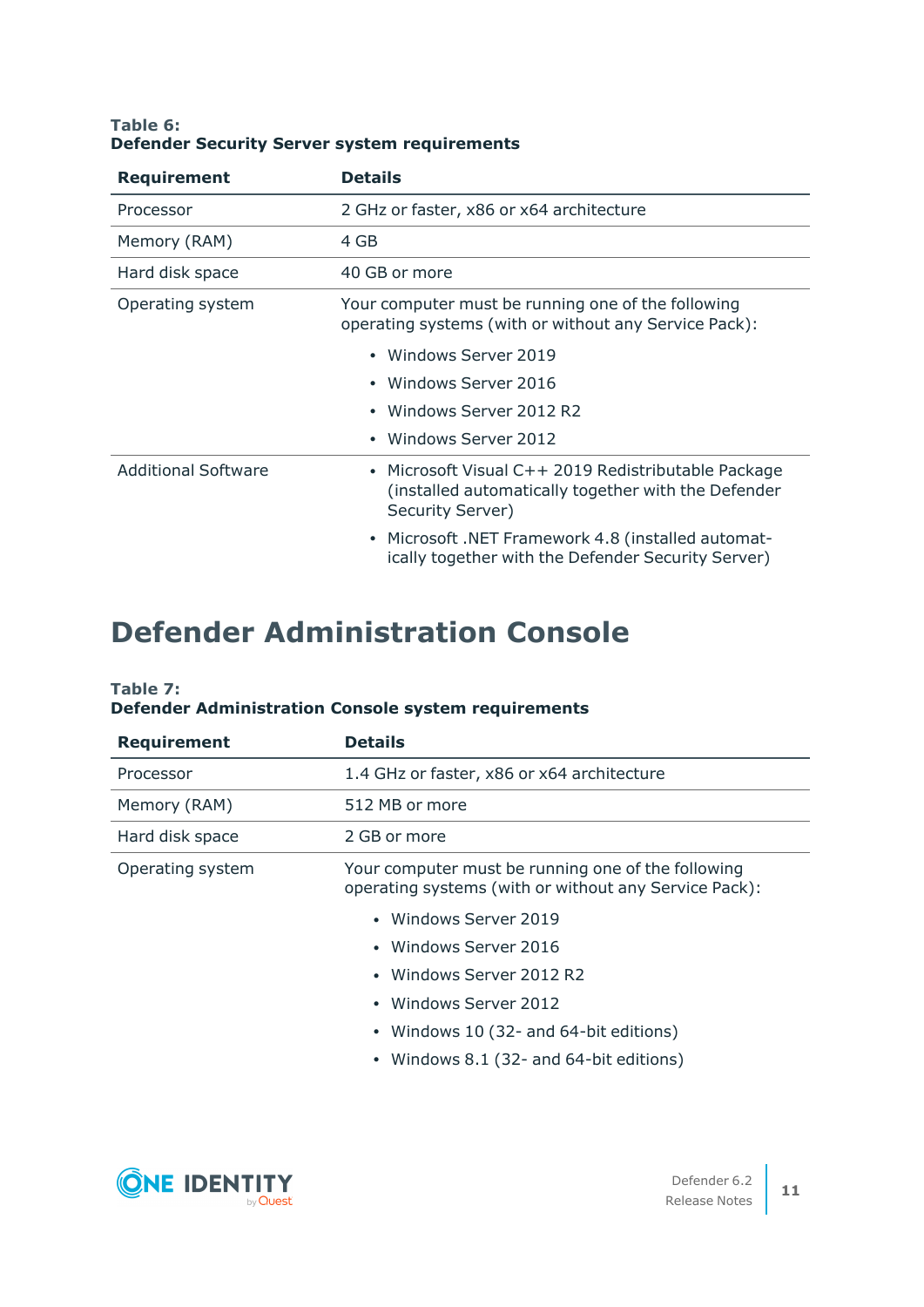| <b>Requirement</b>  | <b>Details</b>                                                                                                                               |  |  |
|---------------------|----------------------------------------------------------------------------------------------------------------------------------------------|--|--|
|                     | • Windows 8 (32- and 64-bit editions)                                                                                                        |  |  |
| Additional software | • Active Directory Users and Computers (ADUC) tool                                                                                           |  |  |
|                     | • Microsoft Visual C++ 2019 Redistributable Package<br>(installed automatically together with the Defender<br><b>Administration Console)</b> |  |  |
|                     | • Microsoft .NET Framework 4.8 (installed automat-<br>ically together with the Defender Administration<br>Console)                           |  |  |

## <span id="page-11-0"></span>**Desktop Login**

### **Table 8: Desktop Login system requirements**

| <b>Requirement</b>         | <b>Details</b>                                                                                                                       |  |  |
|----------------------------|--------------------------------------------------------------------------------------------------------------------------------------|--|--|
| Processor                  | 1.4 GHz or faster, x86 or x64 architecture                                                                                           |  |  |
| Memory (RAM)               | 1 GB or more                                                                                                                         |  |  |
| Hard disk space            | 20 MB or more                                                                                                                        |  |  |
| Operating system           | Your computer must be running one of the following<br>operating systems (with or without any Service Pack):                          |  |  |
|                            | • Windows Server 2019                                                                                                                |  |  |
|                            | • Windows Server 2016                                                                                                                |  |  |
|                            | Windows Server 2012 R2                                                                                                               |  |  |
|                            | • Windows Server 2012                                                                                                                |  |  |
|                            | Windows 10 (32- and 64-bit editions)                                                                                                 |  |  |
|                            | Windows 8.1 (32- and 64-bit editions)                                                                                                |  |  |
|                            | Windows 8 (32- and 64-bit editions)                                                                                                  |  |  |
| <b>Additional Software</b> | Microsoft Visual C++ Redistributable for Visual Studio 2019<br>(installed automatically together with the Defender Desktop<br>Login) |  |  |

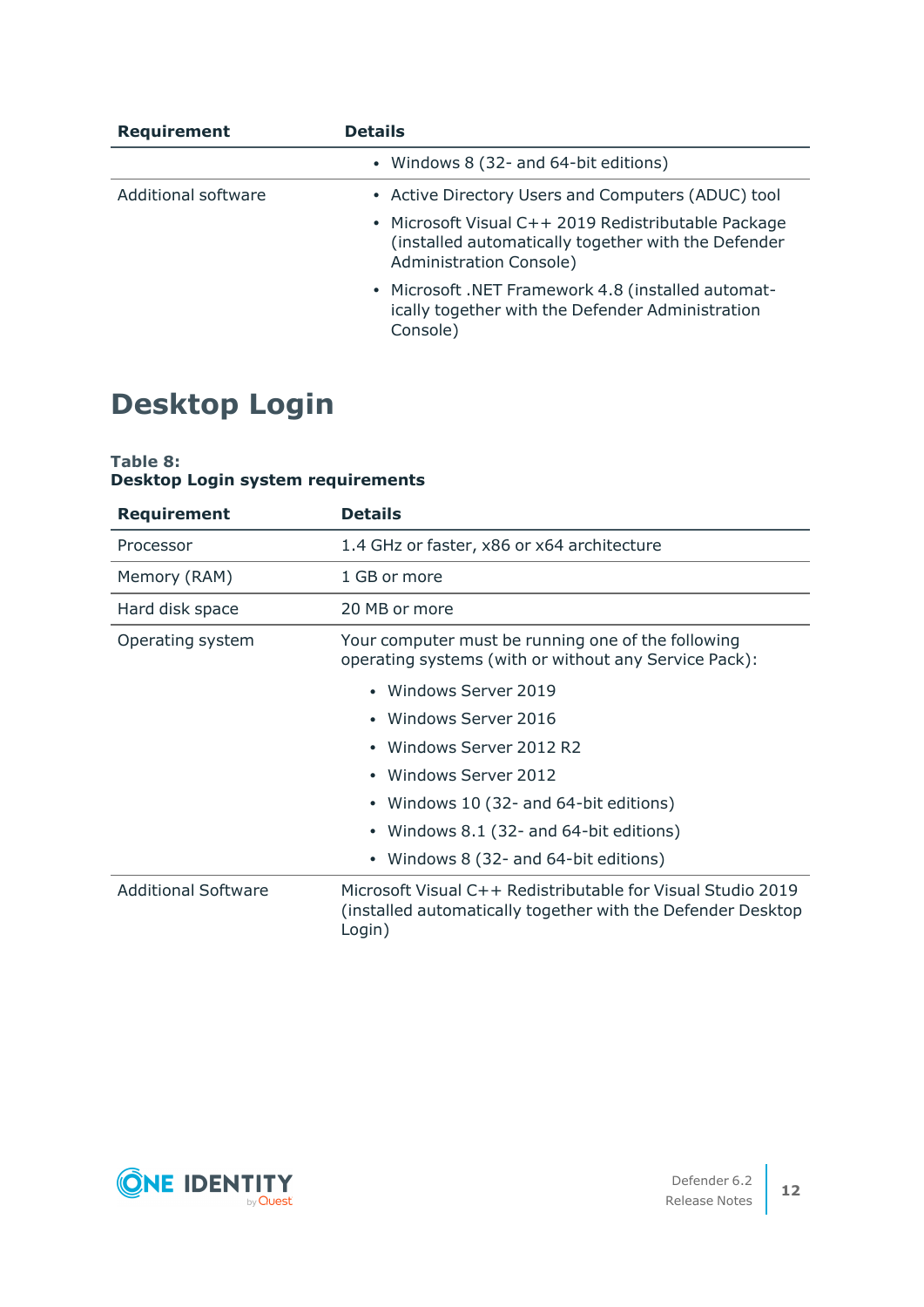# <span id="page-12-0"></span>**Desktop Login Group Policy**

### **Table 9:**

### **Desktop Login Group Policy system requirements**

| <b>Requirement</b>         | <b>Details</b>                                                                                                                           |
|----------------------------|------------------------------------------------------------------------------------------------------------------------------------------|
| Processor                  | 1.4 GHz or faster, x86 or x64 architecture                                                                                               |
| Memory (RAM)               | 1 GB or more                                                                                                                             |
| Hard disk space            | 20 MB or more                                                                                                                            |
| Operating system           | Your computer must be running one of the following<br>operating systems (with or without any Service Pack):                              |
|                            | • Windows Server 2019                                                                                                                    |
|                            | • Windows Server 2016                                                                                                                    |
|                            | Windows Server 2012 R2                                                                                                                   |
|                            | Windows Server 2012                                                                                                                      |
|                            | Windows 10 (32- and 64-bit editions)                                                                                                     |
|                            | Windows 8.1 (32- and 64-bit editions)                                                                                                    |
|                            | Windows 8 (32- and 64-bit editions)                                                                                                      |
| <b>Additional Software</b> | Microsoft Visual C++ Redistributable for Visual Studio 2019<br>(installed automatically together with the Desktop Login<br>Group Policy) |

## <span id="page-12-1"></span>**Defender Management Portal**

### **Table 10:**

## **Defender Management Portal system requirements**

| <b>Requirement</b> | <b>Details</b>                                                                                              |
|--------------------|-------------------------------------------------------------------------------------------------------------|
| Processor          | 2 GHz or faster, x86 or x64 architecture                                                                    |
| Memory (RAM)       | 2 GB or more                                                                                                |
| Hard disk space    | 40 GB or more                                                                                               |
| Operating system   | Your computer must be running one of the following<br>operating systems (with or without any Service Pack): |

• Windows Server 2019

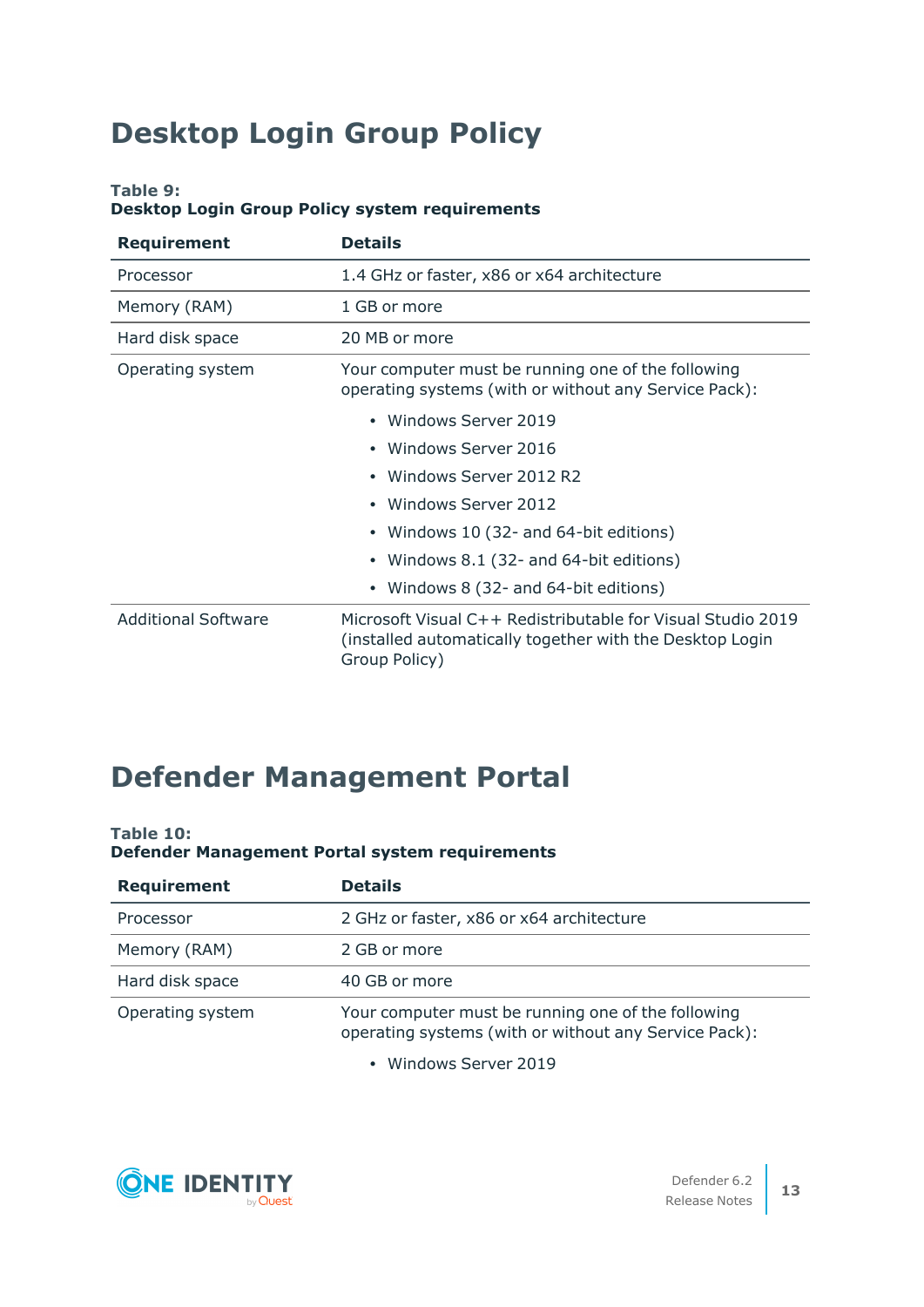| <b>Requirement</b>         | <b>Details</b>                                                                                                                                                                              |
|----------------------------|---------------------------------------------------------------------------------------------------------------------------------------------------------------------------------------------|
|                            | • Windows Server 2016                                                                                                                                                                       |
|                            | Windows Server 2012 R2                                                                                                                                                                      |
|                            | Windows Server 2012                                                                                                                                                                         |
| <b>Additional software</b> | • Microsoft Internet Information Services (IIS) 10.0,<br>8.5, 8.0, 7.5, or 7.0, with Forms Authentication and<br>ASP.NET role services enabled (configured automat-<br>ically by the setup) |
|                            | • Microsoft Visual C++ Redistributable for Visual Studio<br>2019 (installed automatically together with the<br>Defender Management Portal)                                                  |
|                            | Microsoft .NET Framework 4.8 (installed automat-<br>ically together with the Defender Management Portal)                                                                                    |
|                            | • To access the Defender Management Portal, you can<br>use any of the following Web browsers:                                                                                               |
|                            | • Chrome 15 or later                                                                                                                                                                        |
|                            | • Firefox 8 or later                                                                                                                                                                        |
|                            | • Internet Explorer 9 or later (Internet Explorer<br>run in compatibility mode is not supported)                                                                                            |
|                            | • Opera 11.1 or later                                                                                                                                                                       |
|                            | · Safari 5.1 or later                                                                                                                                                                       |

## <span id="page-13-0"></span>**Extensible Authentication Protocol (EAP) Agent**

### **Table 11: EAP Agent system requirements**

| <b>Requirement</b> | <b>Details</b>                                                                                              |
|--------------------|-------------------------------------------------------------------------------------------------------------|
| Processor          | 1.4 GHz or faster, x86 or x64 architecture                                                                  |
| Memory (RAM)       | 512 MB or more                                                                                              |
| Hard disk space    | 10 MB or more                                                                                               |
| Operating system   | Your computer must be running one of the following<br>operating systems (with or without any Service Pack): |
|                    | • Windows Server 2019                                                                                       |
|                    | • Windows Server 2016                                                                                       |

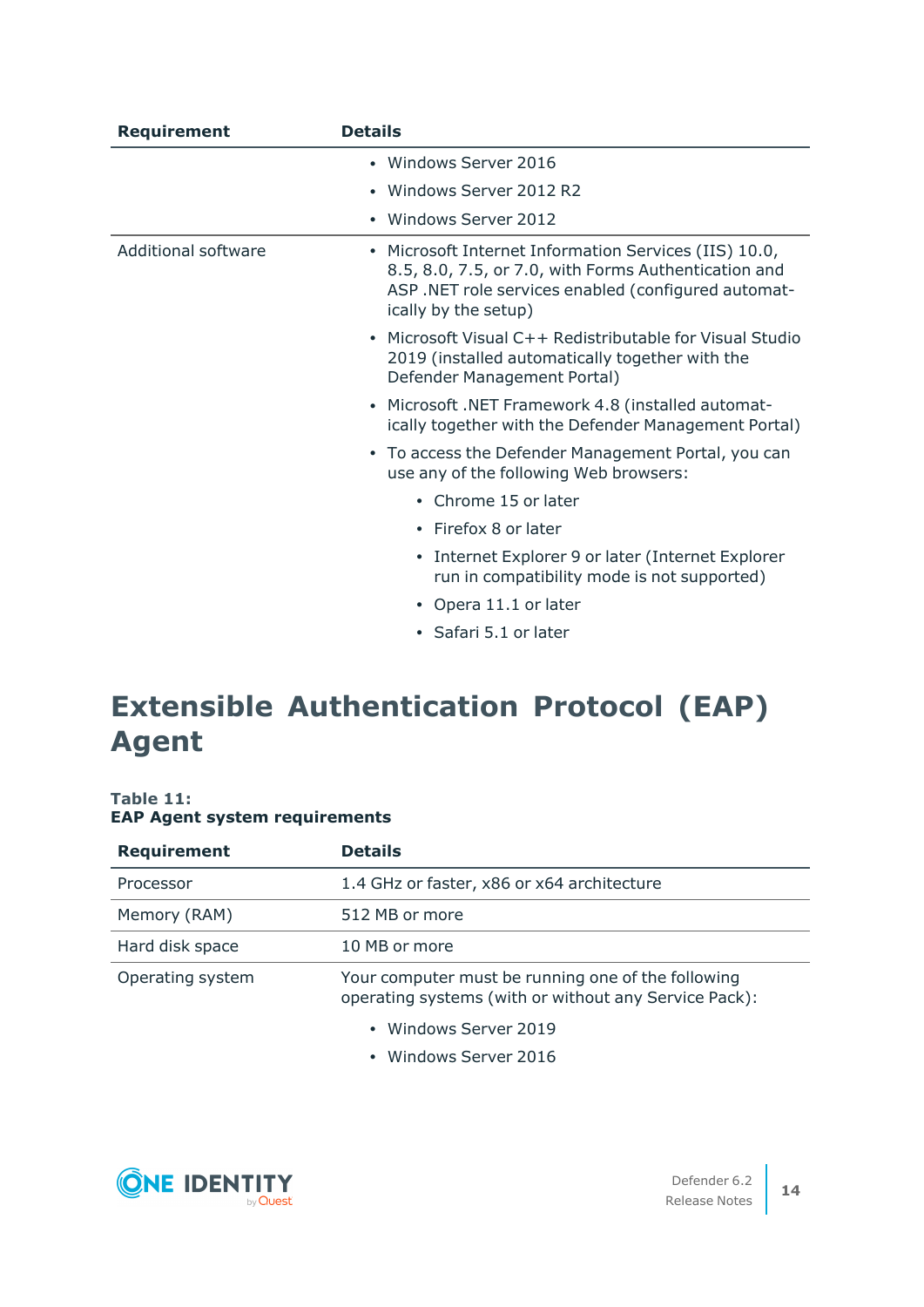| <b>Requirement</b> | <b>Details</b>                          |
|--------------------|-----------------------------------------|
|                    | • Windows Server 2012 R2                |
|                    | • Windows Server 2012                   |
|                    | • Windows 10 (32- and 64-bit editions)  |
|                    | • Windows 8.1 (32- and 64-bit editions) |
|                    | • Windows 8 (32- and 64-bit editions)   |

NOTE: Defender EAP components work only with Windows Server 2012 and Windows 8 client machines.

## <span id="page-14-0"></span>**Defender Integration Pack for Active Roles**

| Table 12: |  |                                                                       |  |  |
|-----------|--|-----------------------------------------------------------------------|--|--|
|           |  | <b>Defender Integration Pack for Active Roles system requirements</b> |  |  |

| <b>Requirement</b>         | <b>Details</b>                                                                                                                                           |
|----------------------------|----------------------------------------------------------------------------------------------------------------------------------------------------------|
| Required software          | • Active Roles $7.5$ or $7.4.x$                                                                                                                          |
|                            | Required Active Roles components:                                                                                                                        |
|                            | • Administration Service                                                                                                                                 |
|                            | • Web Interface                                                                                                                                          |
|                            | • Active Roles console                                                                                                                                   |
|                            | Defender Administration Console                                                                                                                          |
| Operating system           | Your computer must be running one of the following<br>operating systems (with or without any Service Pack):                                              |
|                            | Windows Server 2019                                                                                                                                      |
|                            | Windows Server 2016                                                                                                                                      |
|                            | Windows Server 2012 R2                                                                                                                                   |
|                            | Windows Server 2012                                                                                                                                      |
| <b>Additional software</b> | Microsoft Visual C++ Redistributable for Visual Studio<br>2019 (installed automatically together with the<br>Defender Integration Pack for Active Roles) |
|                            | Microsoft .NET Framework 4.8 (installed automat-<br>$\bullet$<br>ically together with the Defender Integration Pack for<br>Active Roles)                 |

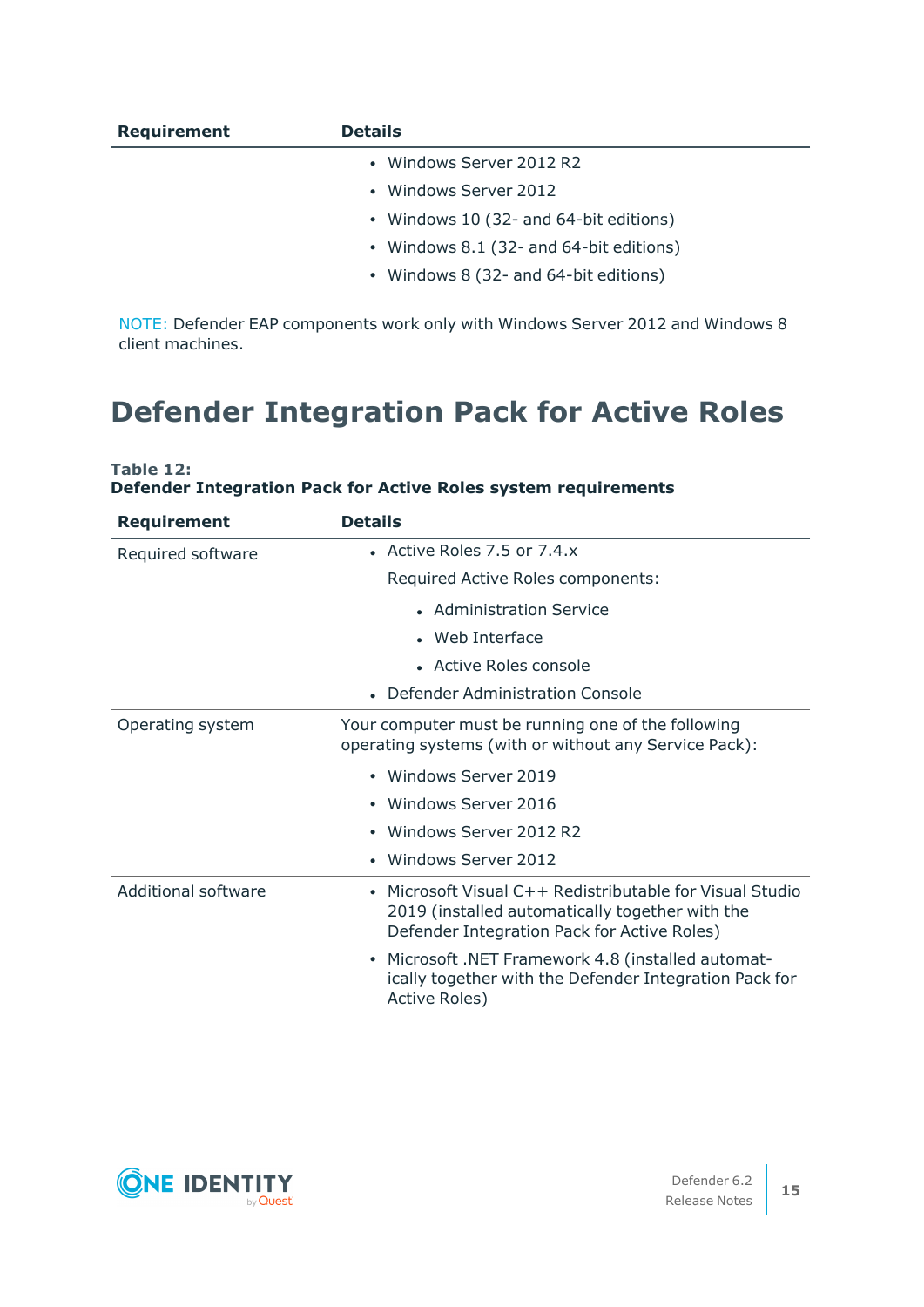# <span id="page-15-0"></span>**ISAPI Agent**

### **Table 13: ISAPI Agent system requirements**

| <b>Requirement</b>                                      | <b>Details</b>                                                                                                                              |
|---------------------------------------------------------|---------------------------------------------------------------------------------------------------------------------------------------------|
| Processor                                               | 1.4 GHz or faster, x86 or x64 architecture                                                                                                  |
| Memory (RAM)                                            | 512 MB or more                                                                                                                              |
| Hard disk space                                         | 20 MB or more                                                                                                                               |
| Operating system                                        | Your computer must be running one of the following<br>operating systems (with or without any Service Pack):                                 |
|                                                         | • Windows Server 2019                                                                                                                       |
|                                                         | • Windows Server 2016                                                                                                                       |
|                                                         | Windows Server 2012 R2                                                                                                                      |
|                                                         | • Windows Server 2012                                                                                                                       |
| Microsoft Internet<br><b>Information Services (IIS)</b> | IIS 10.0, 8.5, 8.0, 7.5, or 7.0 with the following role<br>services enabled:                                                                |
|                                                         | • Web Server/Application Development                                                                                                        |
|                                                         | $\bullet$ ASP                                                                                                                               |
|                                                         | • ISAPI Filters                                                                                                                             |
|                                                         | • Management Tools/IIS 6 Management Compatibility                                                                                           |
|                                                         | • IIS 6 Metabase Compatibility                                                                                                              |
|                                                         | The above mentioned roles services are activated<br>automatically by the setup. The Web Server (IIS) role is not<br>installed by the setup. |
| Web browsers                                            | You can use any of the following web browsers to access<br>web sites protected by ISAPI Agent:                                              |
|                                                         | • Chrome 15 or later                                                                                                                        |
|                                                         | • Firefox 8 or later                                                                                                                        |
|                                                         | • Internet Explorer 9 or later (Internet Explorer run in<br>compatibility mode is not supported)                                            |
|                                                         | Opera 11.1 or later                                                                                                                         |
|                                                         | • Safari 5.1 or later                                                                                                                       |
| <b>Additional Software</b>                              | Microsoft Visual C++ Redistributable for Visual Studio 2019<br>(installed automatically together with the ISAPI Agent)                      |

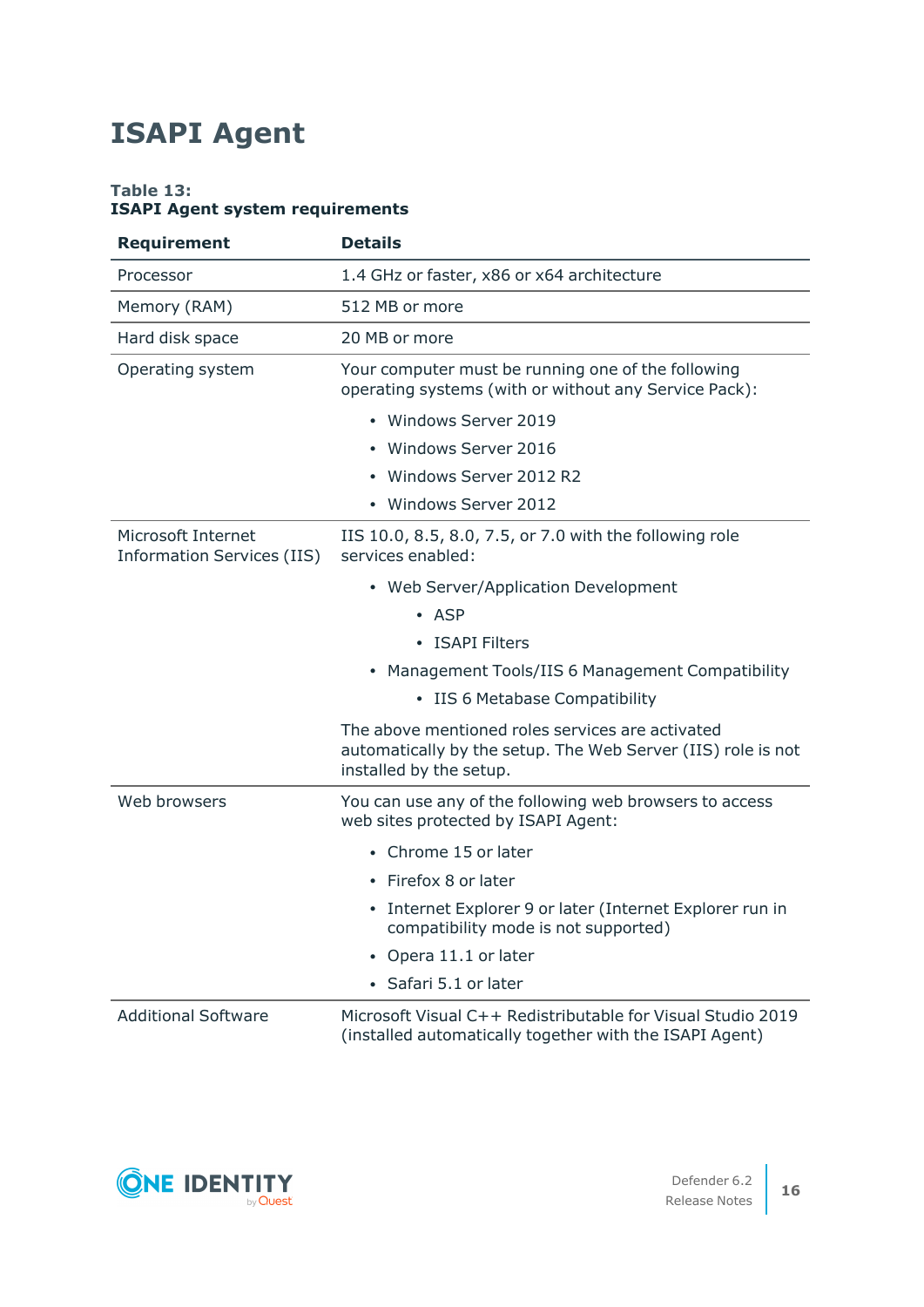## <span id="page-16-0"></span>**Defender Management Shell**

### **Table 14:**

### **Defender Management Shell system requirements**

| <b>Requirement</b>         | <b>Details</b>                                                                                                                          |
|----------------------------|-----------------------------------------------------------------------------------------------------------------------------------------|
| Processor                  | 1.4 GHz or faster, x86 or x64 architecture                                                                                              |
| Memory (RAM)               | 512 MB or more                                                                                                                          |
| Hard disk space            | 10 MB or more                                                                                                                           |
| Operating system           | Your computer must be running one of the following<br>operating systems (with or without any Service Pack):                             |
|                            | • Windows Server 2019                                                                                                                   |
|                            | • Windows Server 2016                                                                                                                   |
|                            | • Windows Server 2012 R2                                                                                                                |
|                            | • Windows Server 2012                                                                                                                   |
|                            | • Windows 10 (32- and 64-bit editions)                                                                                                  |
|                            | Windows 8.1 (32- and 64-bit editions)<br>$\bullet$                                                                                      |
|                            | • Windows 8 (32- and 64-bit editions)                                                                                                   |
| <b>Additional software</b> | • Windows PowerShell 3.0 or later                                                                                                       |
|                            | Microsoft Visual C++ Redistributable for Visual Studio<br>2019 (installed automatically together with the<br>Defender Management Shell) |
|                            | Microsoft .NET Framework 4.8 (installed automat-<br>ically together with the Defender Management Shell)                                 |

## <span id="page-16-1"></span>**VPN Integrator**

### **Table 15: VPN Integrator system requirements**

| <b>Requirement</b> | <b>Details</b>                                                                                              |
|--------------------|-------------------------------------------------------------------------------------------------------------|
| Processor          | 1.4 GHz or faster, x86 or x64 architecture                                                                  |
| Memory (RAM)       | 512 MB or more                                                                                              |
| Hard disk space    | 10 MB or more                                                                                               |
| Operating system   | Your computer must be running one of the following<br>operating systems (with or without any Service Pack): |

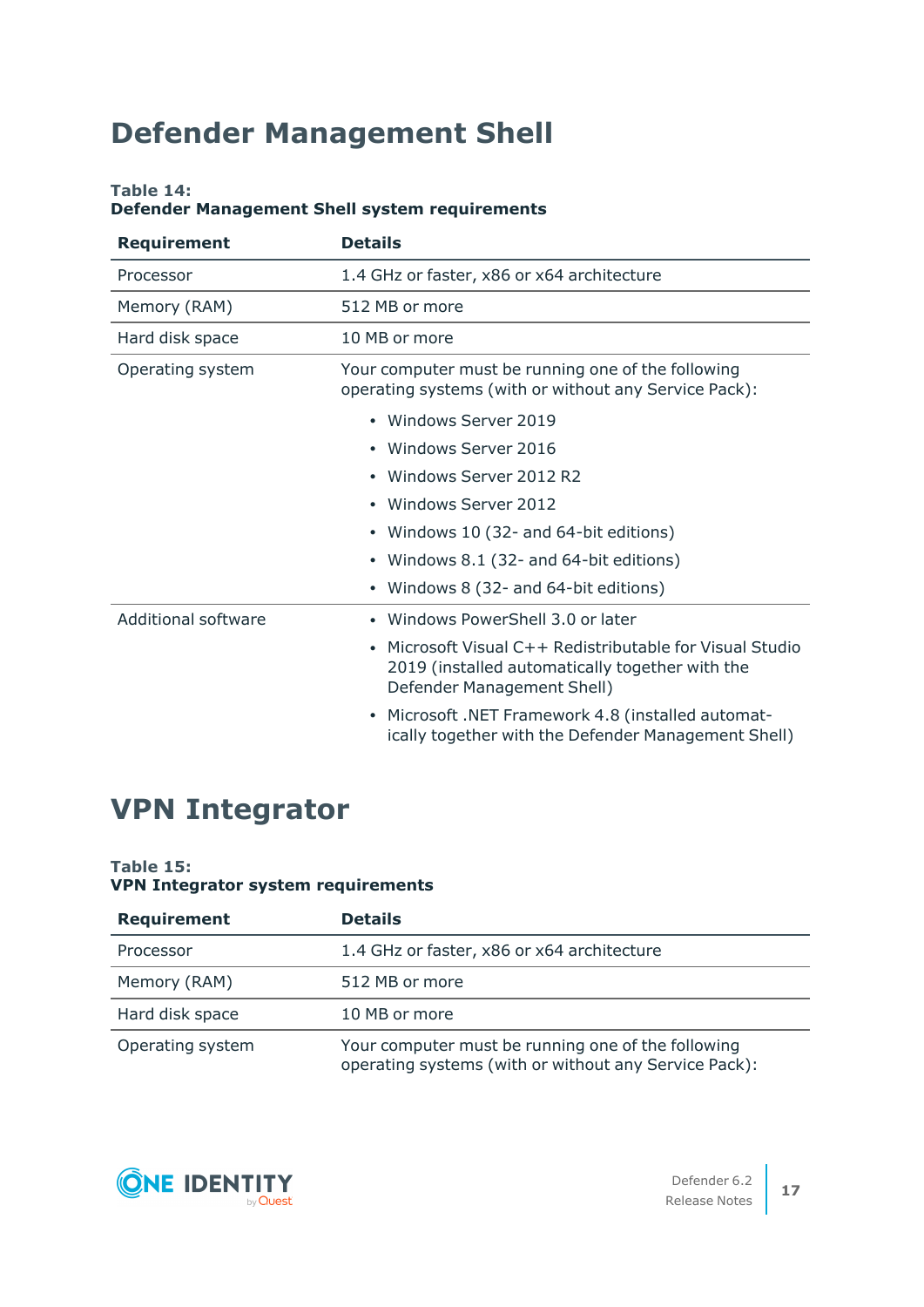| <b>Requirement</b> | <b>Details</b>                          |
|--------------------|-----------------------------------------|
|                    | • Windows Server 2019                   |
|                    | • Windows Server 2016                   |
|                    | • Windows Server 2012 R2                |
|                    | • Windows Server 2012                   |
|                    | • Windows 10 (32- and 64-bit editions)  |
|                    | • Windows 8.1 (32- and 64-bit editions) |
|                    | • Windows 8 (32- and 64-bit editions)   |
|                    |                                         |

## <span id="page-17-0"></span>**Client SDK**

### **Table 16: Client SDK system requirements**

| <b>Requirement</b>         | <b>Details</b>                                                                                                                    |
|----------------------------|-----------------------------------------------------------------------------------------------------------------------------------|
| Processor                  | 1.4 GHz or faster, x86 or x64 architecture                                                                                        |
| Memory (RAM)               | 512 MB or more                                                                                                                    |
| Hard disk space            | 10 MB or more                                                                                                                     |
| Operating system           | Your computer must be running one of the following<br>operating systems (with or without any Service Pack):                       |
|                            | • Windows Server 2019                                                                                                             |
|                            | • Windows Server 2016                                                                                                             |
|                            | Windows Server 2012 R2<br>٠                                                                                                       |
|                            | Windows Server 2012<br>$\bullet$                                                                                                  |
|                            | Windows 10 (32- and 64-bit editions)                                                                                              |
|                            | Windows 8.1 (32- and 64-bit editions)<br>$\bullet$                                                                                |
|                            | Windows 8 (32- and 64-bit editions)<br>٠                                                                                          |
| <b>Additional Software</b> | Microsoft Visual C++ Redistributable for Visual<br>$\bullet$<br>Studio 2019 (installed automatically together with<br>Client SDK) |

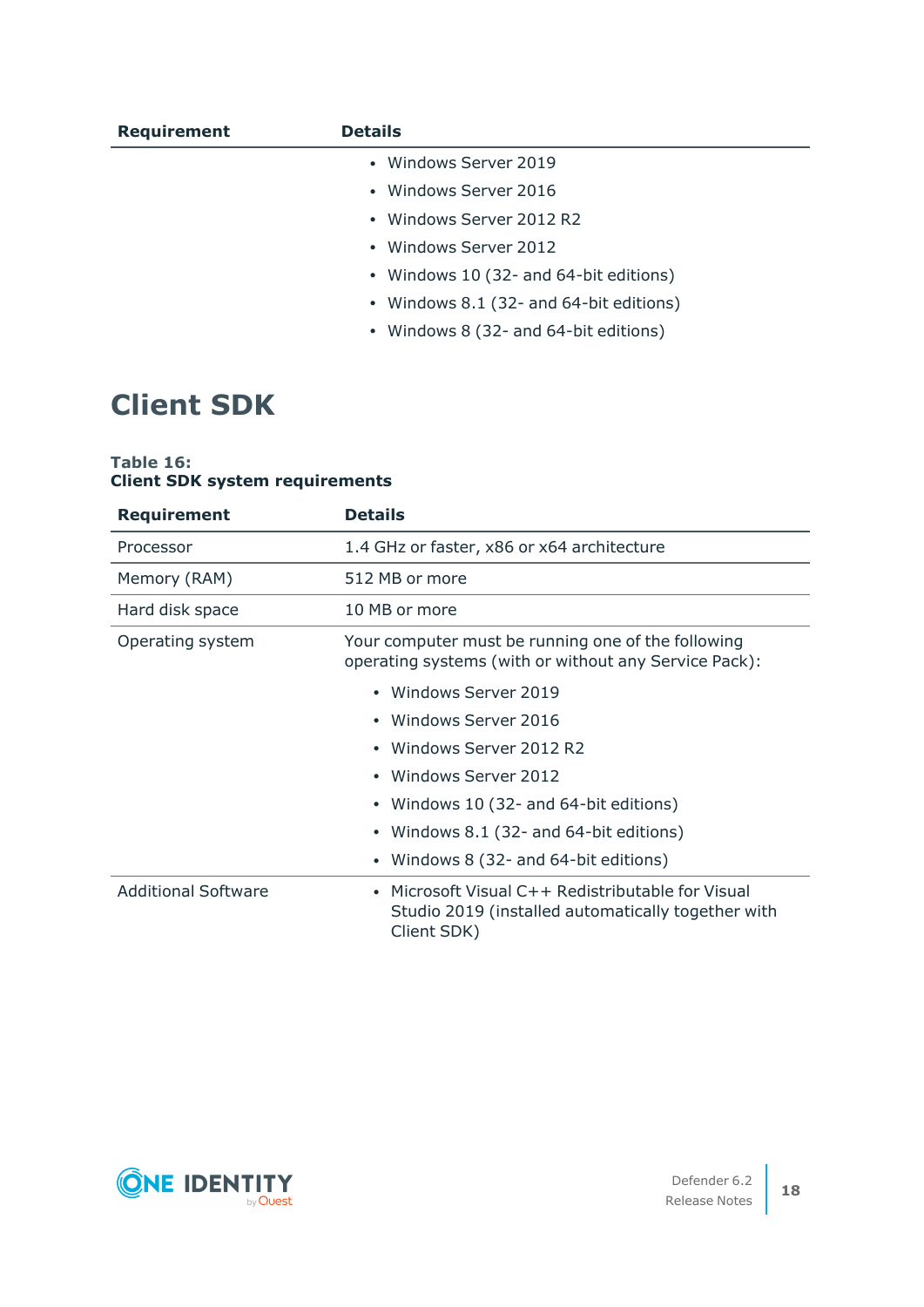## <span id="page-18-0"></span>**Web Service API**

## **Table 17:**

### **Web Service API system requirements**

| <b>Requirement</b>         | <b>Details</b>                                                                                                                |
|----------------------------|-------------------------------------------------------------------------------------------------------------------------------|
| Processor                  | 1.4 GHz or faster, x86 or x64 architecture                                                                                    |
| Memory (RAM)               | 512 MB or more                                                                                                                |
| Hard disk space            | 10 MB or more                                                                                                                 |
| Operating system           | Your computer must be running one of the following<br>operating systems (with or without any Service Pack):                   |
|                            | • Windows Server 2019                                                                                                         |
|                            | Windows Server 2016                                                                                                           |
|                            | Windows Server 2012 R2                                                                                                        |
|                            | Windows Server 2012                                                                                                           |
|                            | Windows 10 (32- and 64-bit editions)                                                                                          |
|                            | Windows 8.1 (32- and 64-bit editions)                                                                                         |
|                            | Windows 8 (32- and 64-bit editions)                                                                                           |
| <b>Additional Software</b> | Microsoft Visual C++ Redistributable for Visual Studio<br>2019 (installed automatically together with the Web<br>Service API) |
|                            | Microsoft .NET Framework 4.8 (installed automat-<br>ically together with the Web Service API)                                 |

## <span id="page-18-1"></span>**Defender Soft Token for Android™**

<span id="page-18-2"></span>Requires Android 4.4 (8.0 for push notification) or later.

## **Defender Soft Token for iOS**

Requires one of the following:

- iOS 9.0 or later for iPhone (iOS 10.0 or later to enable the push notification).
- iPadOS 13 or later, for iPad.

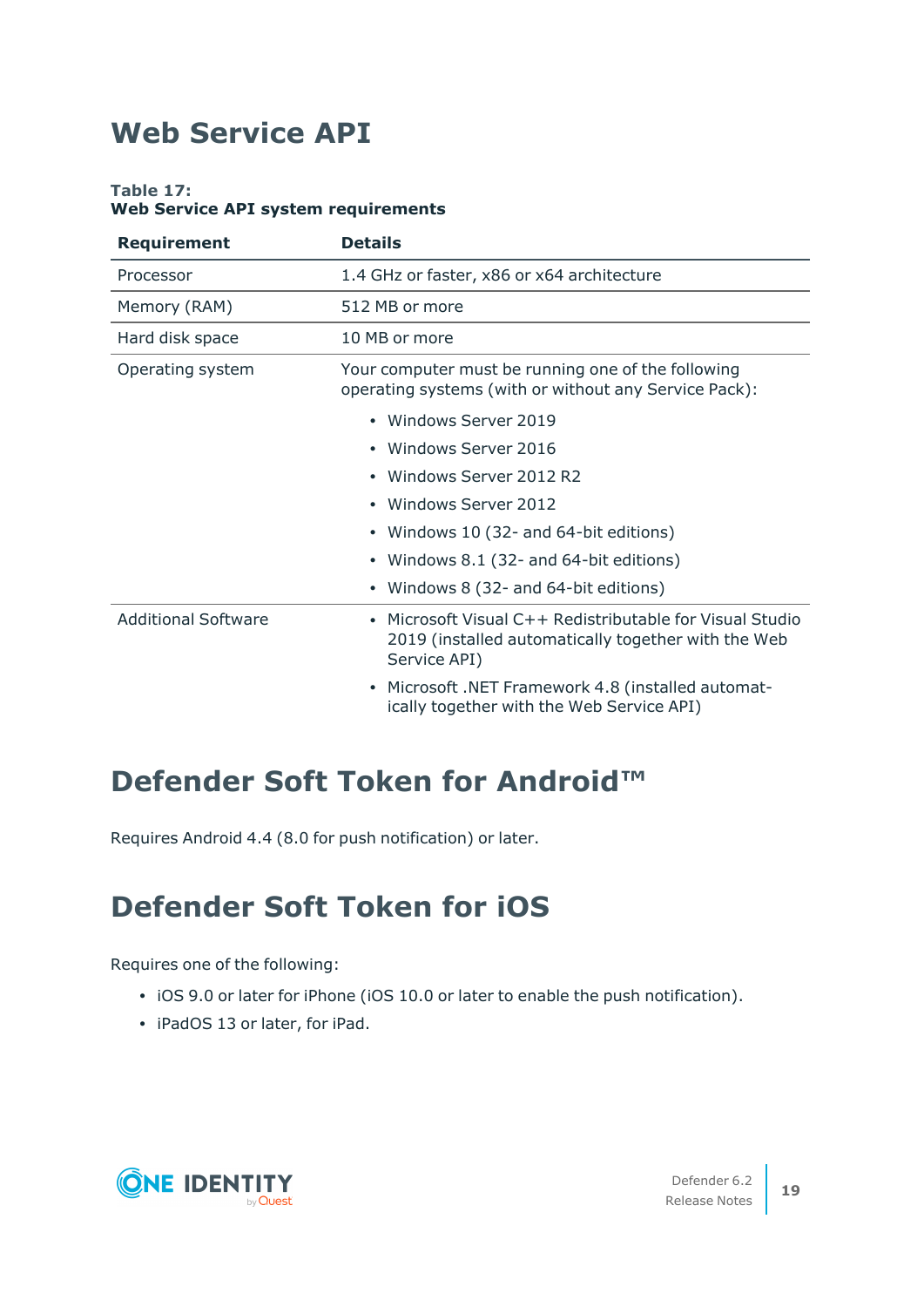## <span id="page-19-0"></span>**Defender Soft Token for Java**

- Requires JRE version to Java Runtime Environment to 1.8 or later
- Requires one of the following operating systems (with or without any Service Pack):
	- Windows Server 2019
	- Windows Server 2016
	- Windows Server 2012 R2
	- Windows Server 2012
	- Windows 10 (32- and 64-bit editions)
	- Windows 8.1 (32- and 64-bit editions)
	- Windows 8 (32- and 64-bit editions)
	- $\bullet$  Mac OS X
	- Linux/Unix

## <span id="page-19-1"></span>**Defender Soft Token for Windows**

Requires one of the following operating systems (with or without any Service Pack):

## **Table 18: Defender Soft Token system requirements**

| <b>Requirement</b>         | <b>Details</b>                                                                                                                              |
|----------------------------|---------------------------------------------------------------------------------------------------------------------------------------------|
| Operating system           | Your computer must be running one of the following<br>operating systems (with or without any Service Pack):                                 |
|                            | • Windows Server 2019                                                                                                                       |
|                            | • Windows Server 2016                                                                                                                       |
|                            | • Windows Server 2012 R2                                                                                                                    |
|                            | • Windows Server 2012                                                                                                                       |
|                            | • Windows 10 (32- and 64-bit editions)                                                                                                      |
|                            | • Windows 8.1 (32- and 64-bit editions)                                                                                                     |
|                            | • Windows 8 (32- and 64-bit editions)                                                                                                       |
| <b>Additional software</b> | • Microsoft Visual C++ Redistributable for Visual Studio<br>2019 (installed automatically together with Defender<br>Soft Token for Windows) |

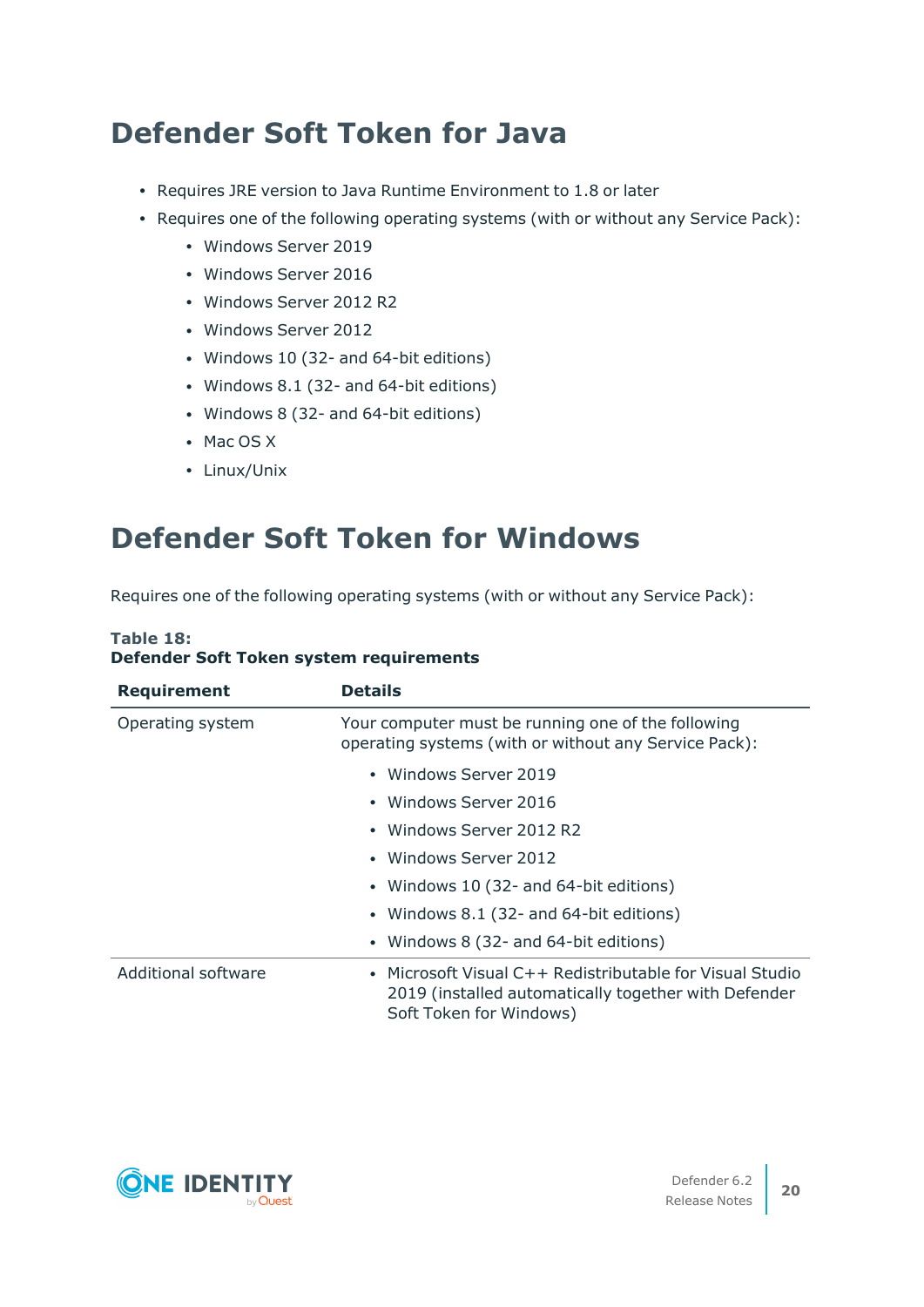# **Upgrade and compatibility**

One Identity Defender is upgradeable from version 5.10.0 or later.

To upgrade a Defender component, install the new version of that component on the computer where an earlier version of the component is installed and follow the instructions mentioned on the screen to complete the upgrade process.

### NOTE:

- If your current Defender version is lower than version 5.10.0, it is recommended to upgrade to version 5.10.0 or later.
- For Defender versions older than 6.1.0, upgrading to Defender 6.1.0 or above requires the **Schema Admin** role due to the inclusion of schema extension from version 6.1.0 onwards.

# <span id="page-20-0"></span>**Product licensing**

### *To add a Defender license*

- 1. On the computer where the Defender Administration Console is installed, open the Active Directory Users and Computers tool (dsa.msc).
- 2. In the left pane (console tree), expand the appropriate domain node, and select the Defender container.
- 3. On the menu bar, select **Defender | License**.
- 4. On the **License** tab, click **Add License**.
- 5. In the dialog box that opens, enter the license key and site message provided to you by One Identity.
- 6. Click **OK**.

<span id="page-20-1"></span>For more information on the product licensing, see the *Defender Administration Guide*.

# **Getting started with Defender 6.2**

For installation instructions, see the *Defender Administration Guide*.

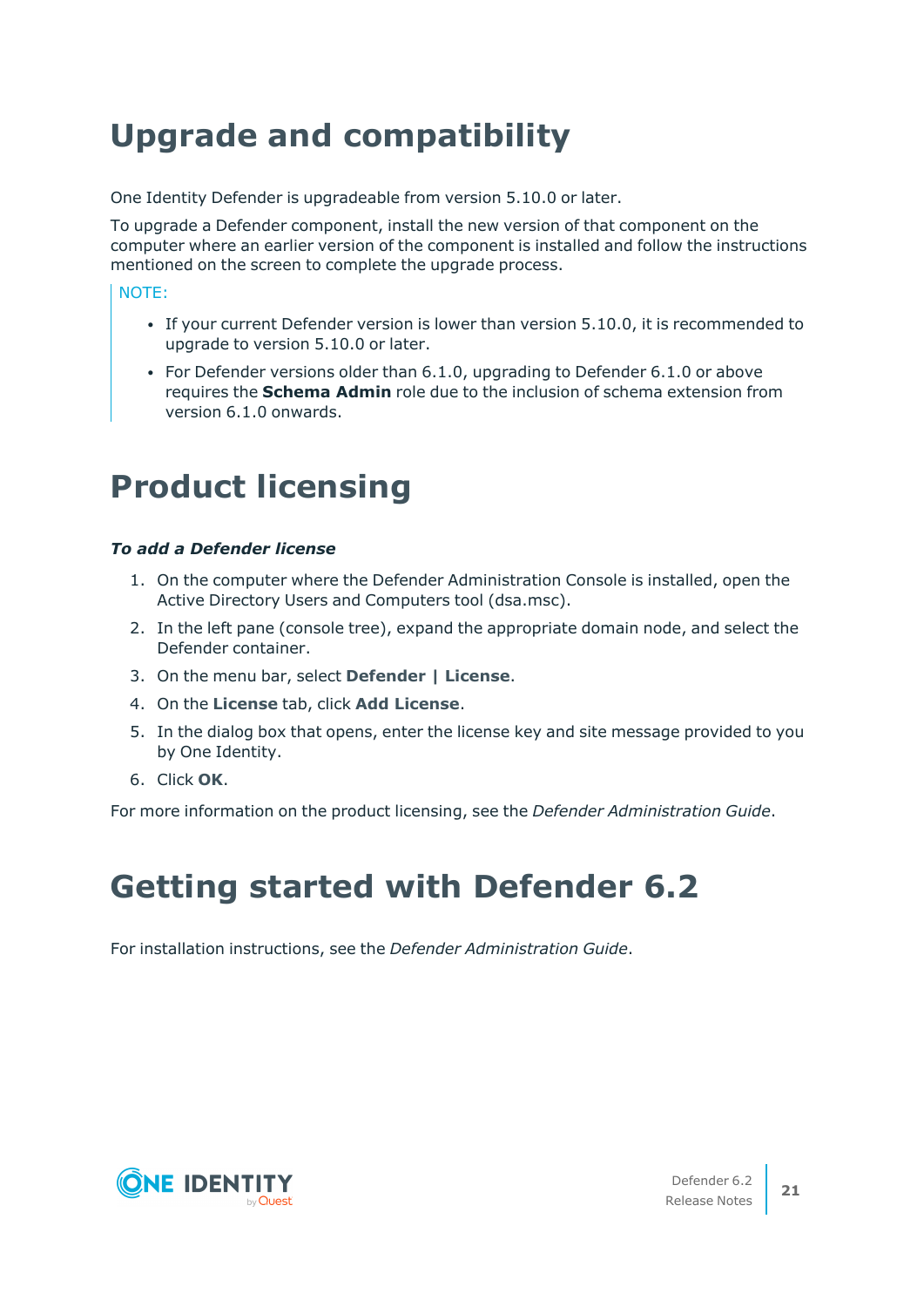# <span id="page-21-0"></span>**More Resources**

For more information on the latest product information and other helpful resources, see <https://www.oneidentity.com/products/defender/>.

For the most recent documents and product information, see <https://support.oneidentity.com/defender>.

# <span id="page-21-1"></span>**Globalization**

This section contains information about installing and operating this product in non-English configurations, such as those needed by customers outside of North America. This section does not replace the materials about supported platforms and configurations found elsewhere in the product documentation.

This release is Unicode-enabled and supports any character set. In this release, all product components should be configured to use the same or compatible character encodings and should be installed to use the same locale and regional options. This release is targeted to support operations in the following regions: North America, Western Europe and Latin America, Central and Eastern Europe, Far-East Asia, Japan. It supports bidirectional writing (Arabic and Hebrew). The release supports Complex Script (Central Asia – India, Thailand).

The release is localized to the following languages: German and Russian.

This release has the following known capabilities or limitations: Only the Web-based Defender Self-Service Portal has been translated to German and Russian.

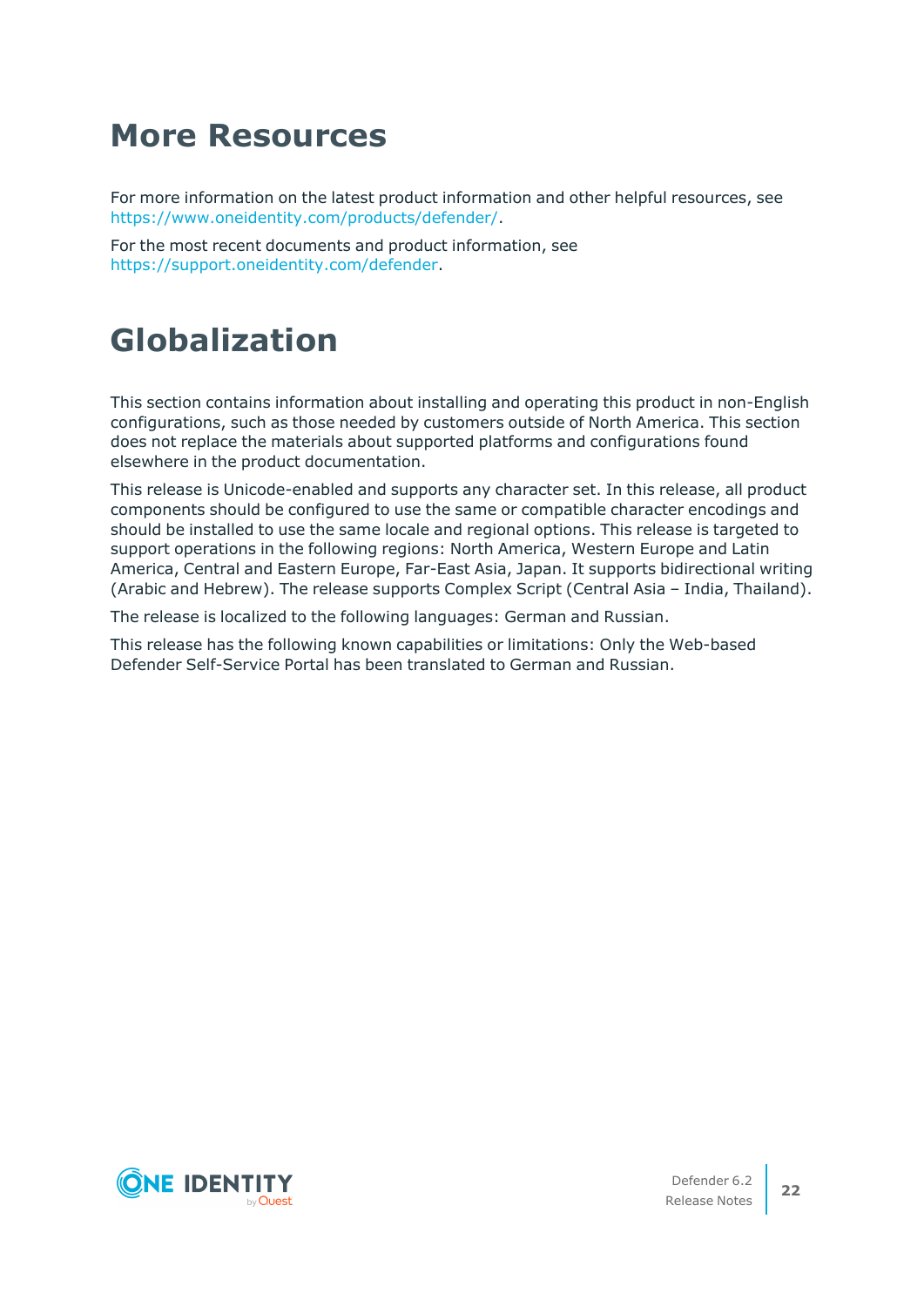# <span id="page-22-0"></span>**About us**

One Identity solutions eliminate the complexities and time-consuming processes often required to govern identities, manage privileged accounts and control access. Our solutions enhance business agility while addressing your IAM challenges with on-premises, cloud and hybrid environments.

## **Contacting us**

For sales and other inquiries, such as licensing, support, and renewals, visit [https://www.oneidentity.com/company/contact-us.aspx.](https://www.oneidentity.com/company/contact-us.aspx)

## **Technical support resources**

Technical support is available to One Identity customers with a valid maintenance contract and customers who have trial versions. You can access the Support Portal at [https://support.oneidentity.com/.](https://support.oneidentity.com/)

The Support Portal provides self-help tools you can use to solve problems quickly and independently, 24 hours a day, 365 days a year. The Support Portal enables you to:

- Submit and manage a Service Request
- View Knowledge Base articles
- Sign up for product notifications
- Download software and technical documentation
- View how-to videos at [www.YouTube.com/OneIdentity](http://www.youtube.com/OneIdentity)
- Engage in community discussions
- Chat with support engineers online
- View services to assist you with your product

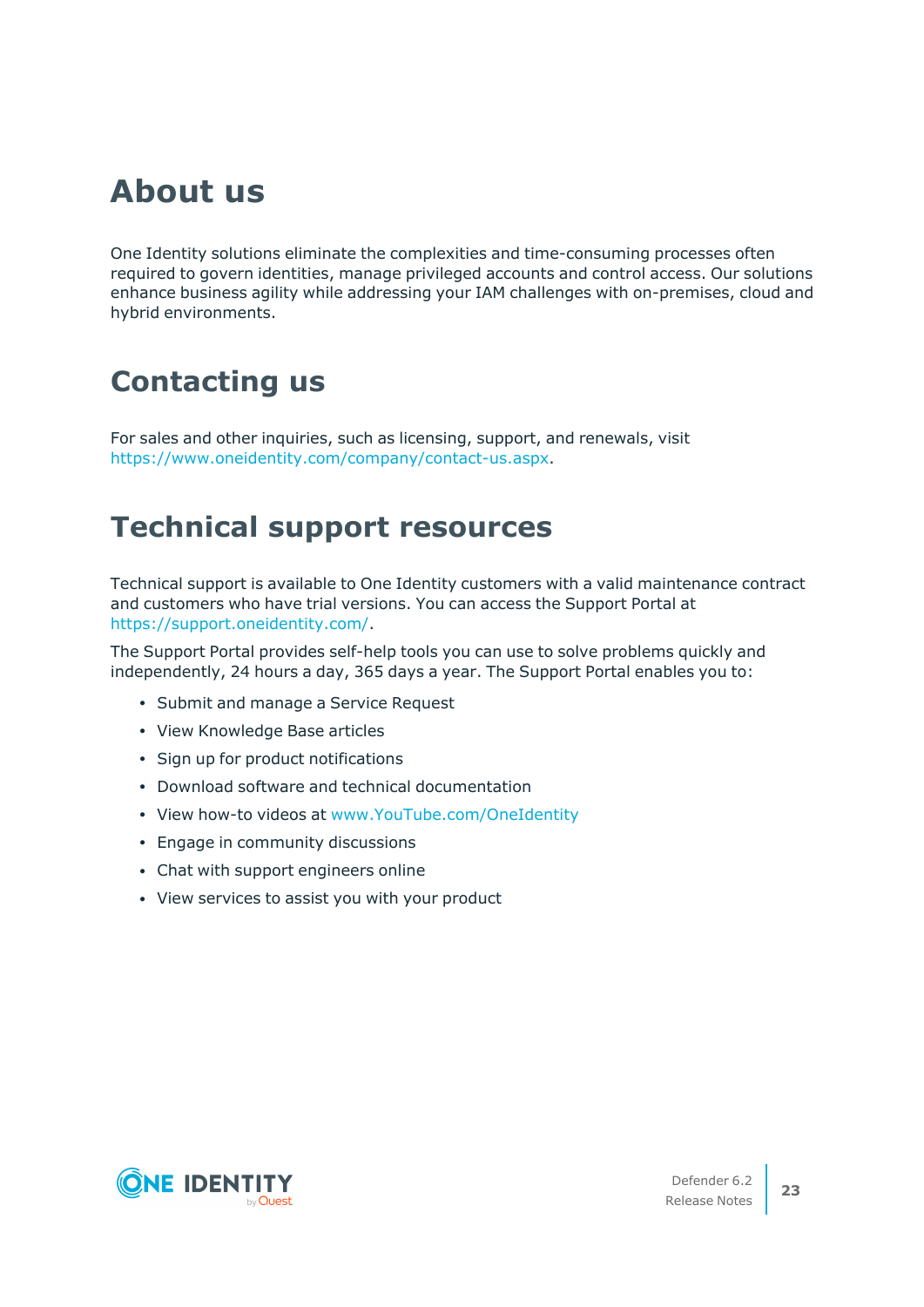# **Third-party contributions**

This product contains some third-party components (listed below). Copies of their licenses may be found at referencing <https://www.oneidentity.com/legal/license-agreements.aspx>. Source code for components marked with an asterisk (\*) is available at [http://opensource.quest.com.](http://opensource.quest.com/)

| <b>Component</b>              | <b>License or Acknowledgement</b>                                               |
|-------------------------------|---------------------------------------------------------------------------------|
| IZPack Installer 4.3.5        | Copyright © 2001 - 2018 Julien Ponge, René Krell and the<br>IzPack contributors |
|                               | This component is governed by Apache License                                    |
| Log4Net 2.0.8                 | Copyright 2004-2017 The Apache Software Foundation                              |
|                               | This component is governed by Apache License                                    |
| Newtonsoft.Json.Net<br>12.0.3 | Copyright (c) 2007 James Newton-King                                            |
|                               | This component is governed by MIT Json. NET N/A                                 |
| QrCode.Net 0.4.1.2            | Copyright (c) 2011 George Mamaladze                                             |
|                               | This component is governed by MIT N/A                                           |
| $QT 4.7.1*$                   | Copyright © 2010 Nokia Corporation and/or its subsidiary(-ies).                 |
|                               | Contact: Nokia Corporation (qt-info@nokia.com)                                  |
|                               | This component is governed by LGPL (GNU Lesser General Public<br>License) 2.1   |
| cpprestsdk 2.10.15            | Copyright (c) MIT 2020                                                          |
|                               | This component is governed by MIT N/A 1.0                                       |
| zlib 1.2.11                   | Copyright (c) 1995-2012 Jean-loup Gailly and Mark Adler                         |
|                               | This component is governed by zlib                                              |
| libcurl 7.74.0.0              | Copyright (c) 1996 - 2010, Daniel Stenberg. All rights reserved.                |
|                               | This component is governed by curl                                              |

## **Table 19: List of Third-Party Contributions**